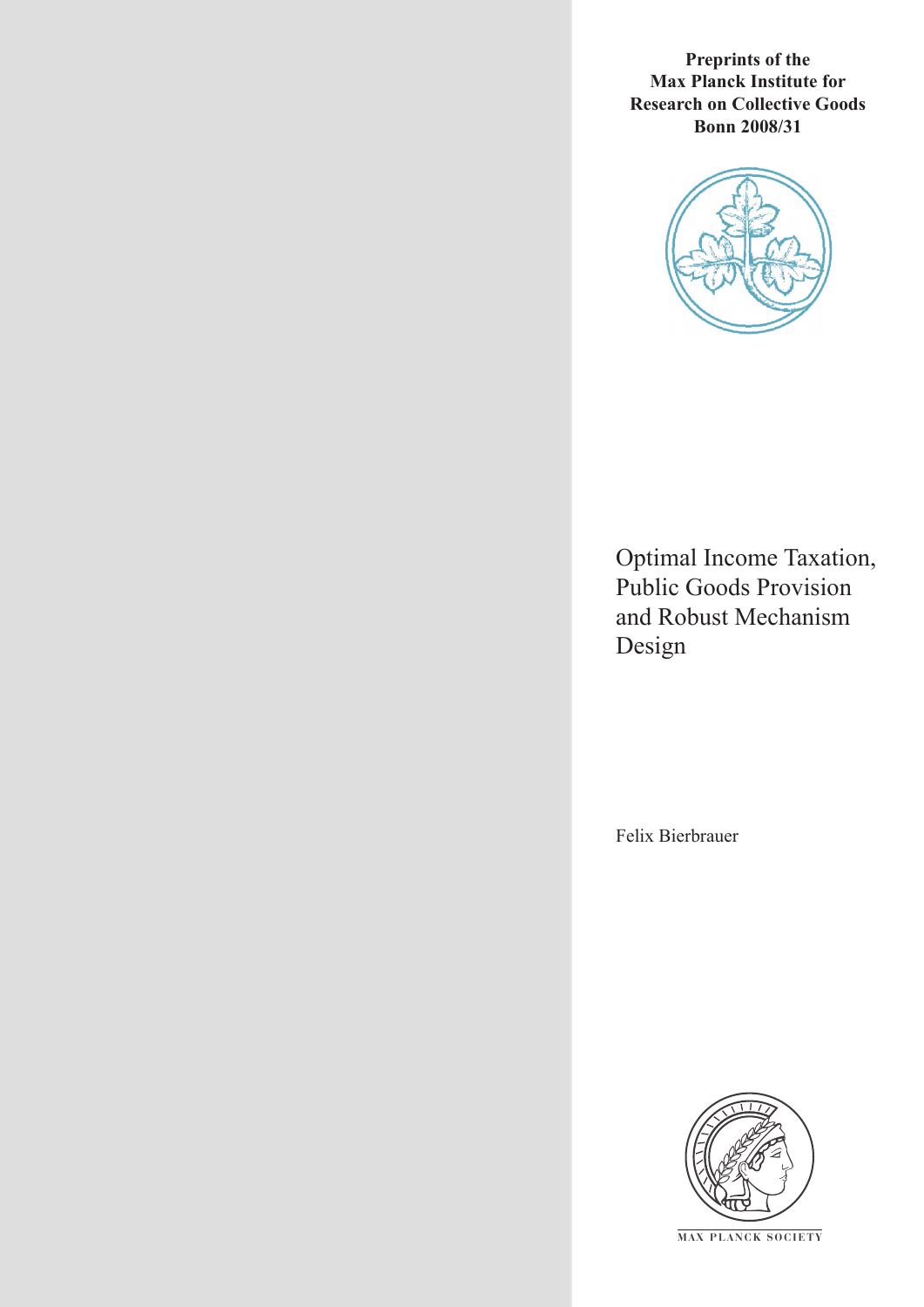

# **Optimal Income Taxation, Public Goods Provision and Robust Mechanism Design**

Felix Bierbrauer

August 2008

Max Planck Institute for Research on Collective Goods, Kurt-Schumacher-Str. 10, D-53113 Bonn http://www.coll.mpg.de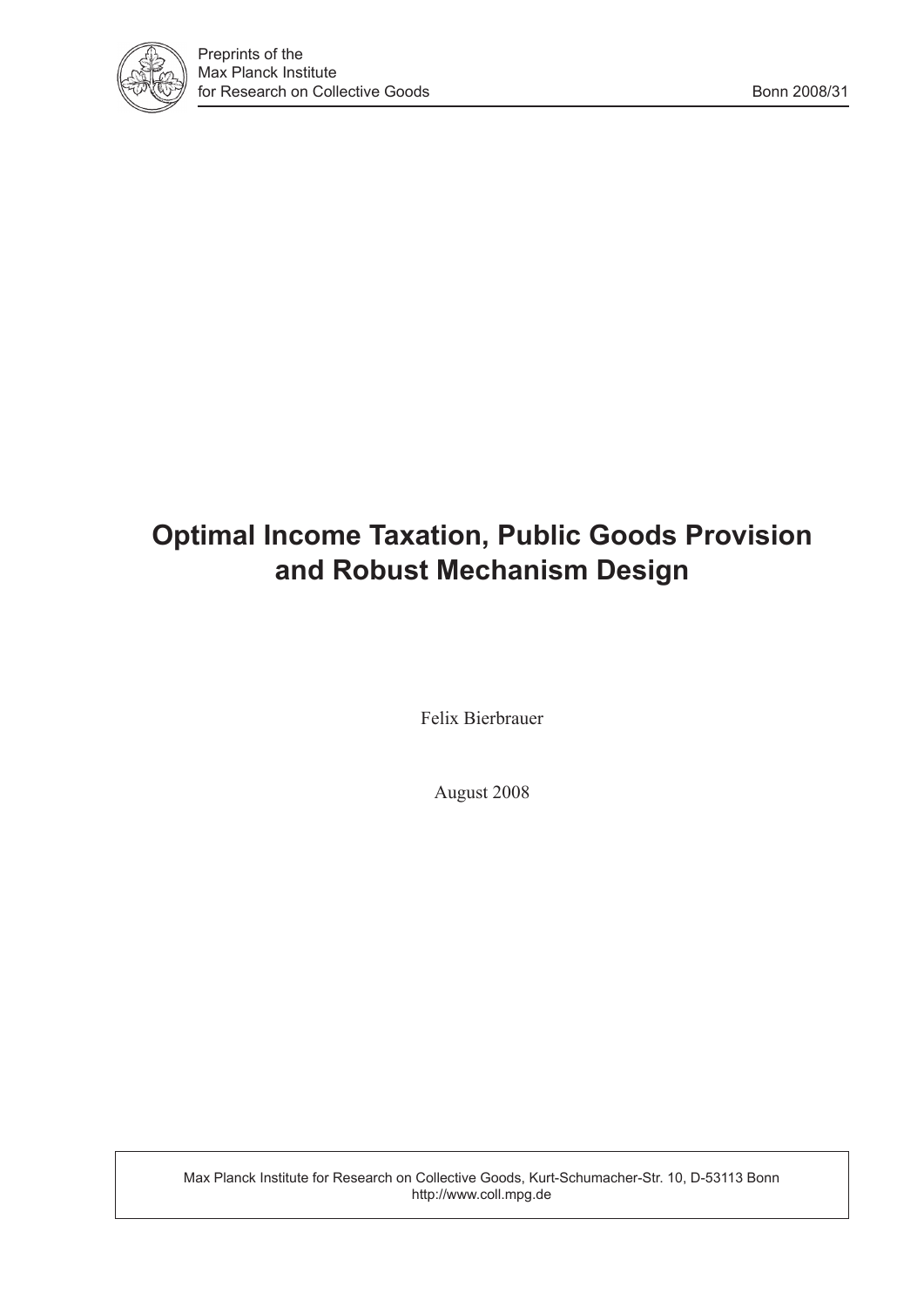# Optimal Income Taxation, Public Goods Provision and Robust Mechanism Design

Felix Bierbrauer<sup>∗</sup>

MPI, Bonn

August 4, 2008

#### Abstract

This paper extends the model of optimal income taxation due to Mirrlees (1971) and includes private information on public goods preferences. A mechanism design approach is used to establish the following result: If policies are required to be robustly implementable in the sense of Bergemann and Morris (2005), then the optimality conditions in the extended model with uncertainty about tax and expenditure policies, are the same as in the standard model of optimal income taxation. The paper provides a foundation for a widely used assumption in public finance, namely that individuals optimize their behaviour subject to a predetermined and commonly known tax system.

Keywords: Optimal Taxation, public goods provision, Revelation of Preferences.

JEL: D71, D82, H21, H41

## 1 Introduction

This paper studies income taxation and public goods provision under the assumption that individuals have private information about their skills and about their preferences for a public good. Traditionally, normative public economics has separated the analysis of tax systems and the revelation of preferences for public goods. Most of the literature on optimal taxation ignores public goods and characterizes an optimal tax system under the assumption that the government has an exogenously given funding requirement. Papers on income taxation which include public goods provision assume that

<sup>∗</sup> I am very grateful for numerous discussions with Martin Hellwig. I also benefited from conversations with Stefanie Brilon, Christoph Engel, Mike Golosov, and Marco Sahm. I thank seminar participants at the Massachusetts Institute of Technology, the Max Planck Institute for Research on Collective Goods, Bonn, and participants at the Public Economic Theory Meeting in Nashville 2007 and the European Meeting of the Econometric Society in Budapest 2007. I also thank the Massachusetts Institute of Technology for its hospitality.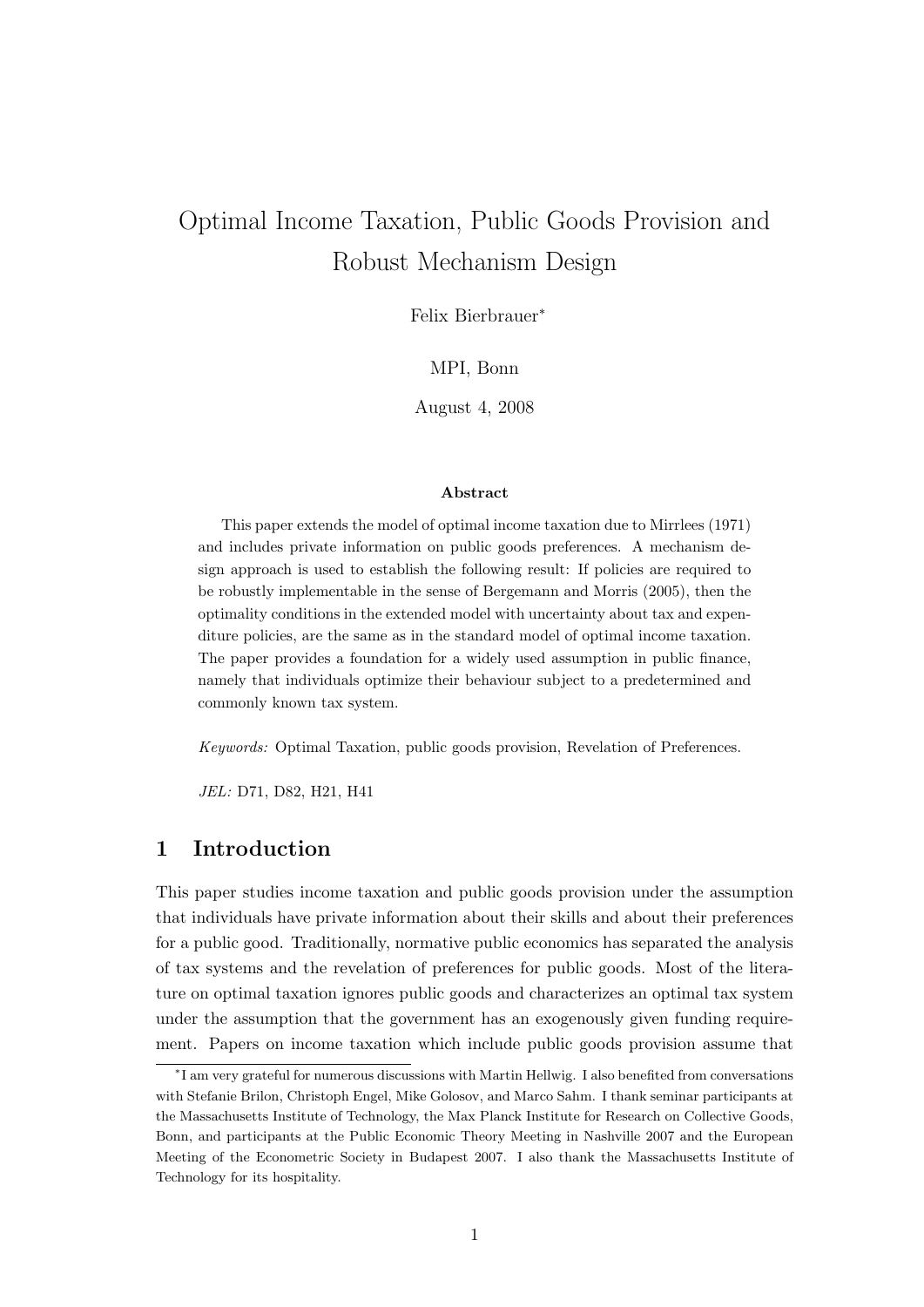preferences for public goods are common knowledge. They focus on how the distortions associated with taxation affect the level of public goods provision, under the premise that a question such as "how many individuals have a high, medium or low valuation of the public good" has already somehow been answered.<sup>1</sup>

By contrast, the literature on public goods provision under asymmetric information focusses on the problem how to determine the social benefit of a public good, given that preferences of individuals are not observable. Moreover, this literature does not allow for taxation as a source of funds.<sup>2</sup>

A joint treatment of these two problems is difficult because they are typically analyzed in very different models. The theory of optimal taxation assumes a large economy in which individuals act as "price-takers", i.e., they take the tax system and the provision of public goods as given. The literature on the revelation of public goods preferences, by contrast, is based on a "small" economy in which each single individual has a noticeable impact on public goods provision.

This paper extends the large economy model of the theory of optimal income taxation so as to allow for incomplete information about the cross-section distribution of preferences for a public good. Hence, it will be necessary to acquire information from individuals to determine the social benefits from public goods provision. In particular, this implies that individuals face uncertainty about the tax and expenditure policy. The main question is what differences, if any, the privateness of information on public goods preferences makes for optimal taxation and public goods provision.

The analysis uses a mechanism design approach. Each individual is asked to send a message. The mechanism determines the public good provision level and the tax system as a function of the profile of messages that it has received. By the Revelation Principle an individual's message may be taken to consist of the individual's public goods preference and the individual's skill level.

The set of implementable policies depends on the probabilistic beliefs of individuals about the public good provision level and the shape of the tax system. Consequently, alternative assumptions about individual beliefs lead to alternative tax and expenditure policies. Given that there is no way of telling what "reasonable" beliefs are, this notion of implementability is problematic. I therefore invoke the robustness requirement of Bergemann and Morris (2005) so that a social choice function has to be implementable for any set of beliefs that individuals might have.

Given this robustness requirement, I extend the *Taxation Principle*, due to Hammond (1979) and Guesnerie (1995), to show that any mechanism is equivalent to a system specifying a public good provision level and an income tax schedule as a function of the cross-section distribution of preferences, which is such that, given the public good

<sup>&</sup>lt;sup>1</sup>Examples are Atkinson and Stern (1974), Wilson (1991), Boadway and Keen (1993), Nava et al. (1996), Sandmo (1998), Gaube (2000), Hellwig (2004), Kaplow (2006) or Gahvari (2006).

<sup>&</sup>lt;sup>2</sup>Examples of this approach include Clarke (1971), Groves (1973), d'Aspremont and Gérard-Varet (1979), Mailath and Postlewaite (1990), Hellwig (2003), or Neeman (2004).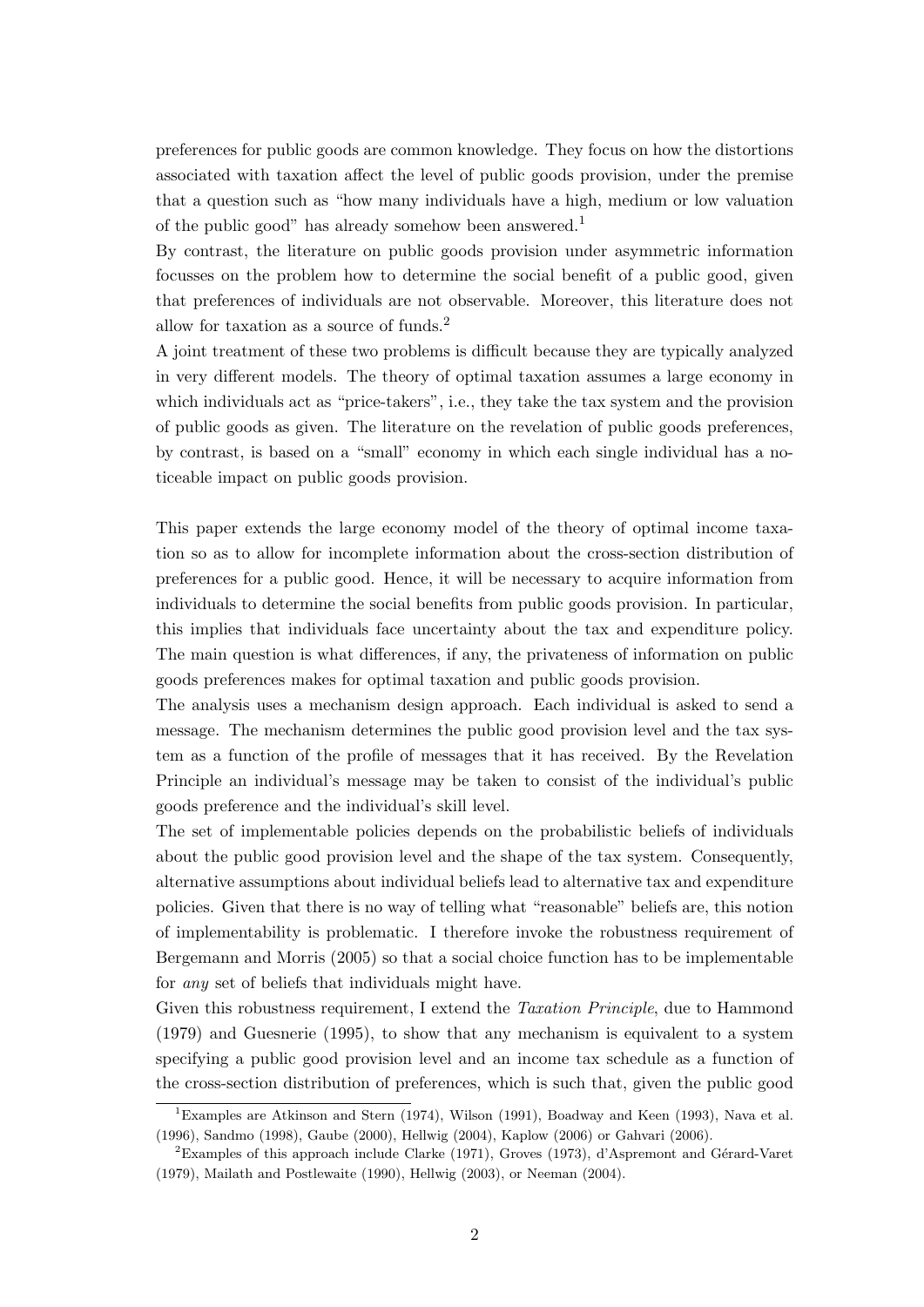provision level and the income tax schedule, each individual chooses labor supply to maximize utility. No further incentive compatibility condition, e.g., on the communication of public goods preferences is involved.

The extended Taxation Principle has the following implication: the model with uncertainty about optimal policies gives rise to the same optimality conditions for income taxation and public goods provision as the existing literature which is based on a deterministic environment. The main finding can therefore be summarized as follows: Given the robustness requirement of Bergemann and Morris (2005), the optimal tax and expenditure policy for an economy with incomplete information on the desirability of public goods provision, may be derived under the hypothesis that there is complete information and that individuals behave optimally subject to a predetermined income tax system and a predetermined public goods provision level.

The argument proceeds as follows: Attention is limited to social choice functions that can be implemented as outcomes of anonymous games in a large economies. The requirement of anonymity implies that all individuals with the same characteristics are treated equally by the allocation mechanism. By an adaption of a result of Bergemann and Morris (2005) I find that a social choice function is robustly implementable if and only if it is incentive compatible from an ex post perspective, i.e., the mechanism which implements the social choice function must be such that, no individual has an incentive to revise the own action after the actions of other individuals have been revealed.

From an ex post perspective, the distribution of preferences is known. Consequently, robust mechanism design gives rise to the same implementability conditions as a model with complete information on the distribution of preferences. For a complete information environment, the Taxation Principle says that that any incentive compatible allocation can be decentralized via a suitably chosen income tax system. Instead of relying on a game where individuals send messages one may use a system where individuals choose their labor supplies under a given tax system.

These observations imply the extended Taxation Principle that is derived in this paper: an admissible social choice function can be represented by a rule which specifies a public good provision level and an income tax schedule as a function of the distribution of public goods preferences. Whatever the distribution of public goods preferences, the tax schedule has to be such that individual labor supply is utility maximizing. To implement this outcome it is no longer possible to use a mechanism where a choice of labor supply is the only action that is taken by individuals because the information on public goods preferences needs to be transmitted to the policy maker. However, this has no bearing on incentive compatible policies. In a large economy, no individual has a noticeable impact on public good provision so that individuals are trivially willing to reveal their public goods preferences.

The remainder of the paper is organized as follows. The Model is introduced in Section 2. Section 3 contains the characterization of robustly implementable tax and expen-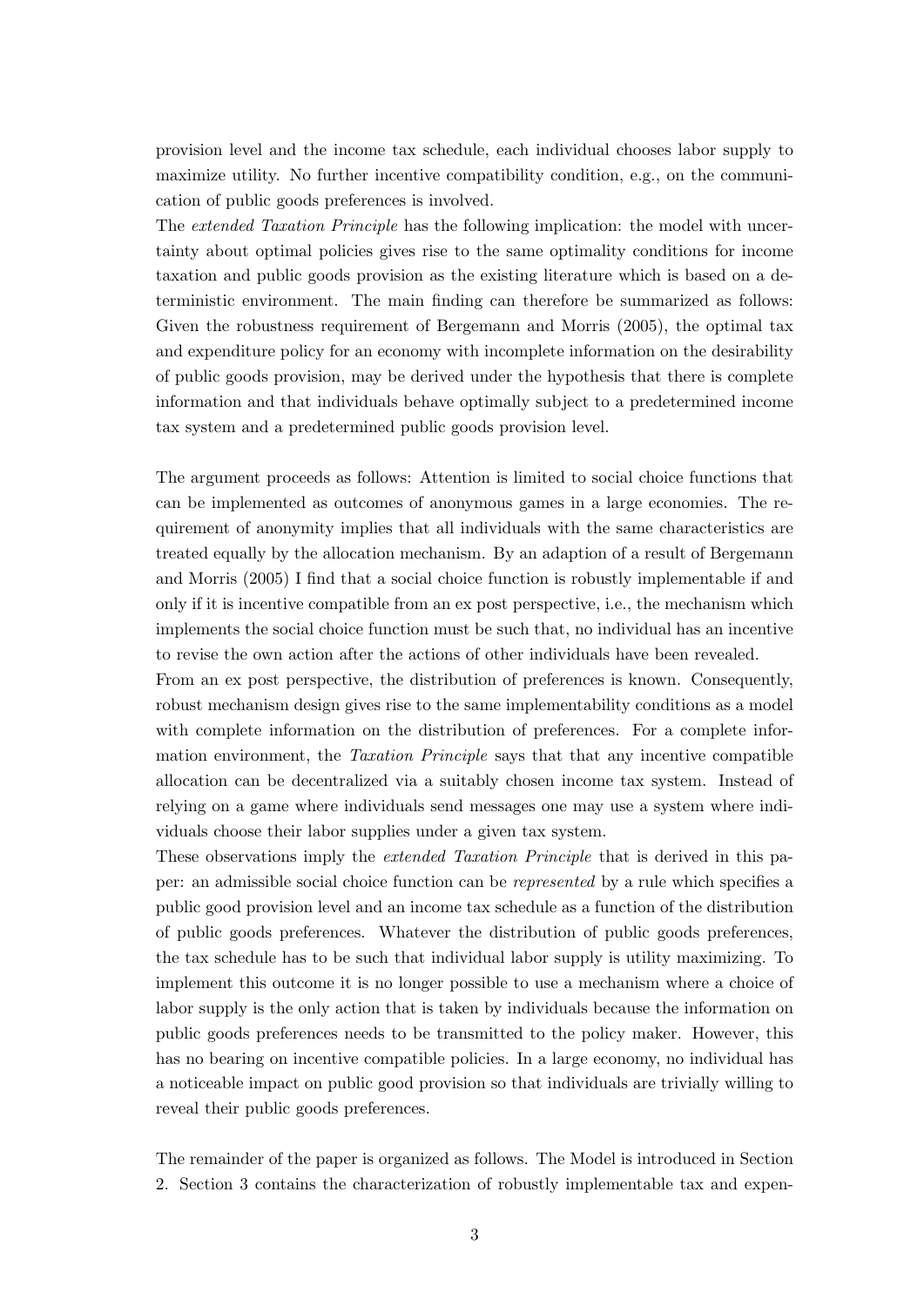diture policies. In Section 4, I briefly discuss some recent related literature. The last Section contains concluding Remarks. All proofs are in the Appendix.

## 2 The Model

A workhorse of public economics is the model of optimal income taxation due to Mirrlees (1971). In the following, I introduce an extended version of this model with uncertainty about the social benefits of public goods provision.

Suppose that there is a continuum of individuals identified with the unit interval  $I =$  $[0, 1]$ . The utility function of individual i is given by

$$
u^i = u(q, c, y, w^i, \theta^i),
$$

where  $q$  is the amount of a public good,  $c$  is the individual's consumption of private goods, or, after-tax income, and  $y$  is the individual's contribution to the economy's output, or, pre-tax income. It is assumed that the utility function  $u$  increases in  $q$  and c and decreases in y.

 $w<sup>i</sup>$  is a skill parameter that affects how much effort an individual has to exert in order to produce an additional unit of output. For each  $i, w<sup>i</sup>$  belongs to a finite ordered set  $W = \{w_1, \ldots, w_n\}$ .  $\theta^i$  is a taste parameter that affects an individual's valuation of the public good and belongs to a finite ordered set  $\Theta = {\theta_1, \ldots, \theta_m}$ .

A standard assumption in the theory of optimal income taxation is that the single crossing property holds, i.e., at any point in a  $y-c$  diagram, the slope of an individual's indifference curve is a decreasing function of the skill parameter,

$$
-\frac{u_y(q,c,y,w_k,\theta)}{u_c(q,c,y,w_k,\theta)} > -\frac{u_y(q,c,y,w_{k+1},\theta)}{u_c(q,c,y,w_{k+1},\theta)},
$$
\n(1)

for any k, any q, and any  $\theta \in \Theta$ .  $u_c$  and  $u_y$  are the partial derivatives of u with respect to  $c$  and  $y$ , respectively. The interpretation is that a high-skilled individual needs to exert less effort in order to produce additional output and hence needs less compensation for a marginal increase in the output requirement.

A standard assumption in the theory of public goods under incomplete information is that an individual's willingness to give up private goods for an increase in public good provision is an increasing function of the taste parameter. Consequently, for any given  $q$  and  $c$ ,

$$
-\frac{u_q(q,c,y,w,\theta_l)}{u_c(q,c,y,w,\theta_l)} \quad < \quad -\frac{u_q(q,c,y,w,\theta_{l+1})}{u_c(q,c,y,w,\theta_{l+1})},\tag{2}
$$

for any l, any  $y$ , and any  $w \in W$ .

For instance, if preferences take the additively separable form

$$
u(q,c,y,w,\theta) = v(q,\theta) + V(c,y,w), \qquad (3)
$$

then these properties hold if the function  $V$  satisfies the single crossing property and the function  $v$  is such that the marginal utility that an individual derives from the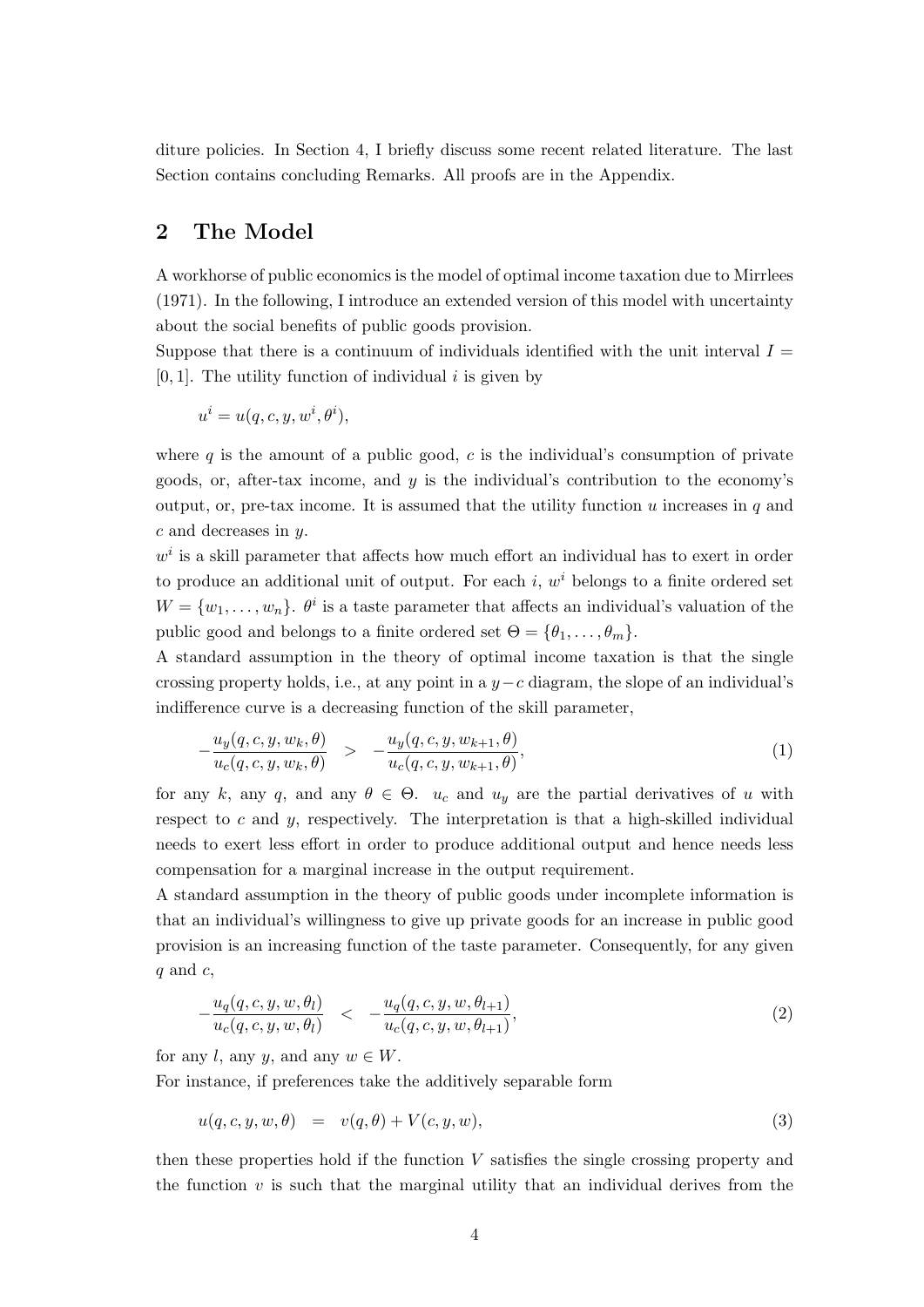public good is increasing in  $\theta$ ,  $v_q(q, \theta_l) < v_q(q, \theta_{l+1})$ .

The informational structure is as follows. Individuals have private information about their skill levels and their taste parameters. There is a commonly known cross-section distribution of skill levels  $f = (f_1, \ldots, f_n)$ , where  $f_k$  is the population share of individuals with skill level  $w_k$ . Hence, regarding the distribution of skill parameters, there is no uncertainty at the aggregate level.

Uncertainty about the distribution of public goods preferences arises via the joint distribution of taste and productivity parameters. This distribution depends on the state of the economy which is taken to be the realization of a random variable  $\tilde{s}$  that takes values in a set S. For a given state  $s \in S$ , let  $s_k = (s_{k1}, \ldots, s_{km})$  be the distribution of taste parameters among individuals with skill level  $w_k$ , i.e.,  $s_{kl}$  is the fraction of individuals with skill level  $w_k$  who have a taste parameter  $\theta_l$ . A state of the economy s is characterized by such a conditional distribution for each skill level and can be written as  $s = (s_k)_{k=1}^n$ .

To give an example, let  $W = \{w_1, w_2\}$  and  $\Theta = \{\theta_1, \theta_2\}$ . The information structure is such that the fractions  $f_1$  and  $f_2$  of low-skilled and high-skilled individuals in the population are common knowledge. Uncertainty about the state of the economy arises because the fraction of high-skilled individuals with a high valuation of the public good,  $s_{22}$ , and the fraction of low-skilled individuals with a high valuation of the public good,  $s_{12}$ , are random quantities.

Existing models in the theory of optimal income taxation can be viewed as special cases of this environment which have in common that there is no uncertainty about public goods preferences. For instance, Atkinson and Stern (1974) consider a model with a representative individual whose utility function is known. Boadway and Keen (1993) or Gahvari (2006) consider a model in which individuals differ only in their productive abilities. If an individual's skill level is known, then the utility function of the individual and, in particular, his preference for the public good, is known as well. Hence, public goods preferences are not a genuine source of heterogeneity among individuals. Moreover, at an aggregate level, since the distribution  $f$  of skill parameters in the population is known, the distribution of public goods preferences is also known. This implies that there is no problem of information aggregation that complicates the decision on an optimal supply of public goods.

I use a mechanism design approach to characterize the allocations, or social choice functions that can be implemented. A social choice function consists of a provision rule for the public good  $q : s \mapsto q(s)$  that specifies for each state s how much of the public good is provided, and a pair of functions  $c : (s, w, \theta) \mapsto c(s, w, \theta)$  and  $y : (s, w, \theta) \mapsto y(s, w, \theta)$ , which determine for each state, each skill level, and each taste parameter a consumption level and an output requirement, respectively. A social choice function is said to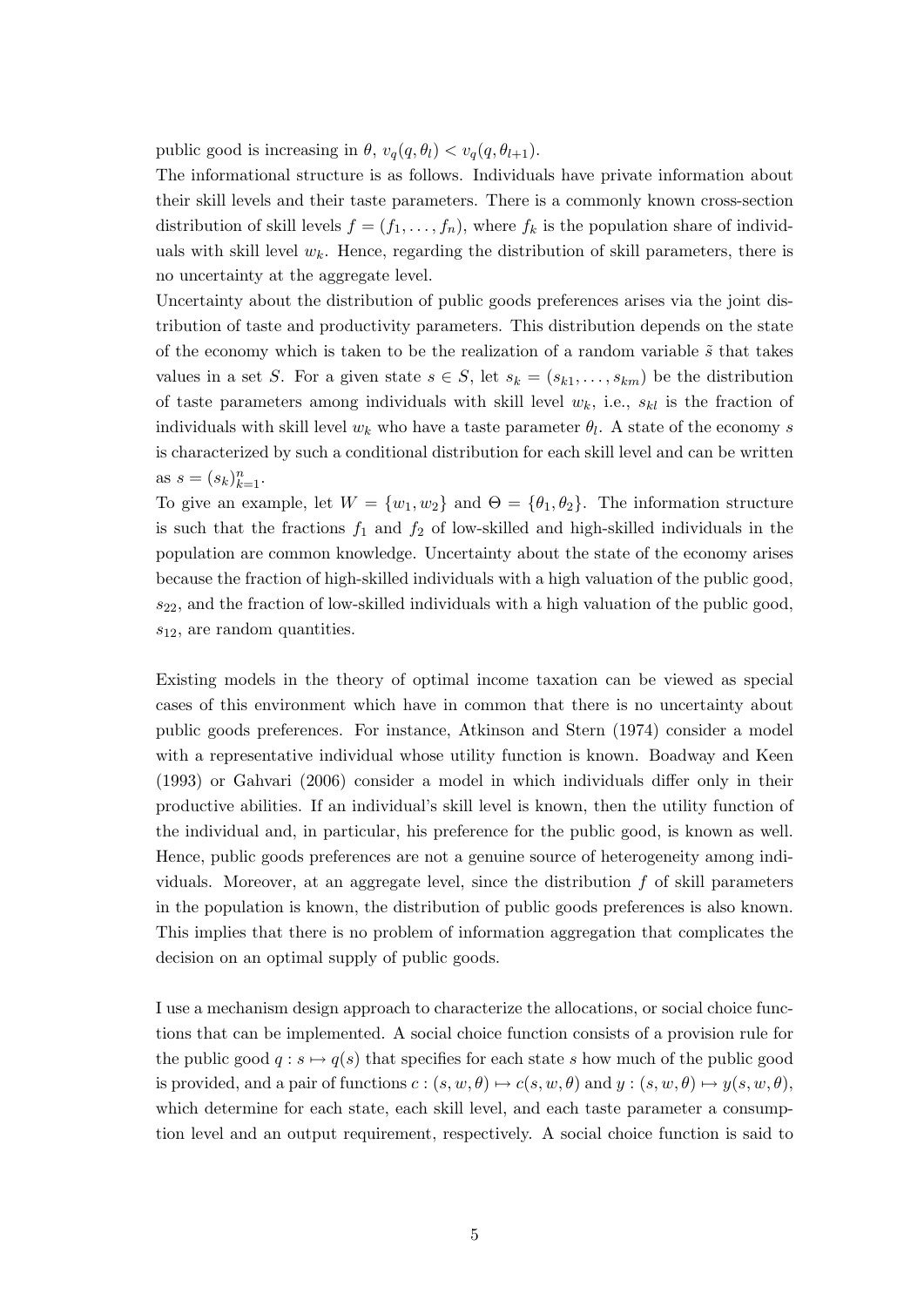be feasible, if for every s,

$$
\sum_{k=1}^{n} f_k \sum_{l=1}^{m} (y(s, w_k, \theta_l) - c(s, w_k, \theta_l)) s_{kl} \ge r(q(s)),
$$
\n(4)

where  $r$  is an increasing and convex cost function which captures the resource requirement of public good provision.

I limit attention to social choice functions that can be implemented by an anonymous game.<sup>3</sup> In the present setting, anonymity means that the decision on public good provision is left unaffected by a permutation of individual actions. For consumption levels and output requirements, anonymity holds provided that all individuals who choose the same action get the same  $y - c$  bundle, and that the menu of available bundles is also unaffected by a permutation of actions. The interpretation is that attention is limited to institutional arrangements which satisfy an equal treatment condition.

Formally, an anonymous allocation mechanism  $M = (A, Q, C, Y)$  specifies an action set A and a collection of functions, where  $Q : \alpha \mapsto Q(\alpha)$  gives the level of public good provision as a function of the cross-section distribution of actions  $\alpha$ , and the functions  $C : (\alpha, a) \mapsto C(\alpha, a)$  and  $Y : (\alpha, a) \mapsto Y(\alpha, a)$  specify a consumption level and an output requirement as a function of an individual's message  $a$  and of the distribution of messages  $\alpha$ .

A social choice function is called implementable if there is some anonymous mechanism such that, in every state  $s$ , the equilibrium allocation is equal to the allocation stipulated by the social choice function. Formally, suppose that  $\sigma^* : W \times \Theta \to A$  is an equilibrium strategy for the game induced by M and let  $\alpha^*(s)$  be the cross-section distribution of actions induced by strategy  $\sigma^*$  in state s. The mechanism M is said to implement the social choice function  $(q, c, y)$ , if for all s,

$$
Q(\alpha^*(s)) = q(s)
$$

and

$$
C(\alpha^*(s), \sigma^*(w, \theta)) = c(s, w, \theta) \text{ and } Y(\alpha^*(s), \sigma^*(w, \theta)) = y(s, w, \theta),
$$

for all  $(w, \theta)$ .

The set of implementable social choice functions depends on the equilibrium concept that is used. In the following section I will first provide a characterization of the social choice functions that are robustly implementable in the sense of Bergemann and Morris (2005). I will then prove a Taxation Principle which relates the set of implementable social choice functions to the set of outcomes that can be reached with an income tax system.

<sup>&</sup>lt;sup>3</sup>For a more extensive discussion of anonymous games, see Kalai (2004).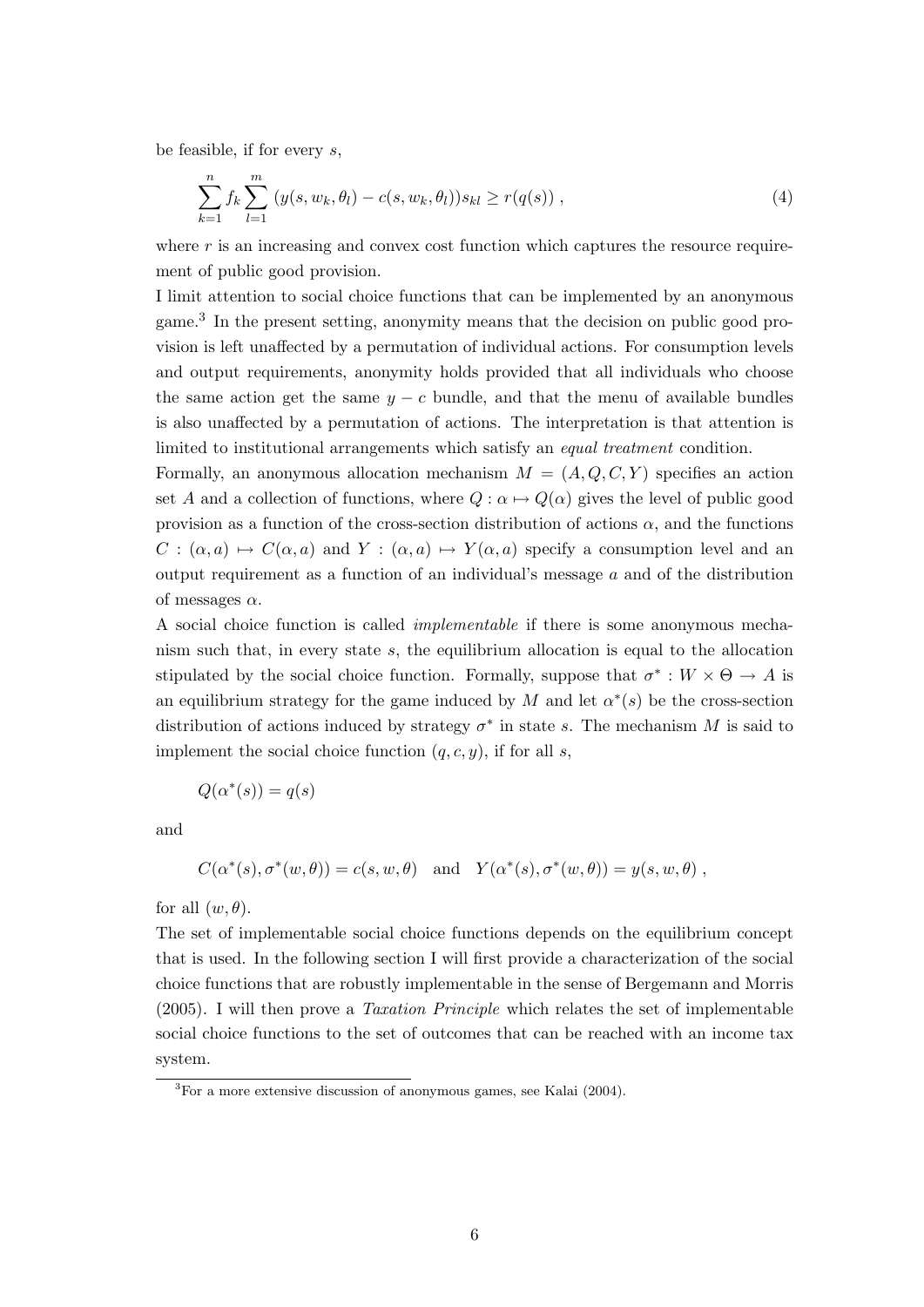## 3 Robust Mechanism Design and the Taxation Principle

#### 3.1 Robust Mechanism Design

For the given environment, a "natural" solution concept is as follows: a social choice function is said to be implementable if it can be made the equilibrium allocation of a game of incomplete information, i.e., individual behaviour must be optimal from an interim perspective where individuals know their own characteristics but have only probabilistic beliefs about the characteristics and the behavior of others. Following Bergemann and Morris (2005), I refer to this as implementability as an interim Nash equilibrium. 4

A difficulty with the notion of implementability as an interim Nash equilibrium is that it requires assumptions on individual beliefs about the state  $\tilde{s}$  of the economy and possibly also about higher order beliefs, i.e., beliefs about the beliefs of other individuals, etc. Given that any specific assumption on the beliefs of individuals is hard to defend, I follow Bergemann and Morris (2005) and require that the set of possible outcomes should be robust with respect to the specification of individual beliefs, i.e., a social choice function is required to be implementable as an interim Nash equilibrium for any set of beliefs that individuals may have.

An alternative solution concept is implementability as an ex post equilibrium. This requires that there is an equilibrium  $\sigma^*$  such that after the distribution of actions by all other players has been revealed, no player would be willing to choose an action that differs from the one initially chosen.<sup>5</sup> Formally,  $\sigma^*$  is an expost equilibrium for the game induced by mechanism  $M = (A, Q, C, Y)$  if, for all  $s \in S$ , and for all  $(w, \theta) \in W \times \Theta$ ,

$$
\sigma^*(w,\theta) \ \in \text{argmax}_{a \in A} \ u(Q(\alpha^*(s)), C(\alpha^*(s),a), Y(\alpha^*(s),a), w, \theta) \, .
$$

For a given set of individual beliefs, this notion is stronger than the requirement of implementability as an interim Nash equilibrium. It requires that each individual has an action that is a best response for each possible state of the economy. An interim Nash equilibrium requires only that the equilibrium action is a best response "on average", when forming expectations about  $\tilde{s}$ . Hence, the notion of an ex post equilibrium may be criticized because it gives a too restrictive view on the tax and expenditure policies that can be achieved under conditions of private information on skill levels and public goods preferences.<sup>6</sup>

However, the main result of Bergemann and Morris (2005) is that the set of robustly

<sup>&</sup>lt;sup>4</sup>If one adds the assumption that individual beliefs are derived according to Bayes' rule from some common prior distribution this yields the special case of implementability as a Bayes-Nash equilibrium.

 ${}^{5}$ In the given environment, implementability in an ex post equilibrium is equivalent to implementability in a dominant strategy equilibrium. This equivalence holds in models with *private values*, where the private information of some individual  $i$  is not directly payoff relevant for some other individual  $j$ . See Bergemann and Morris (2005) for details.

<sup>6</sup>For instance, the Gibbard-Satterthwaite theorem provides conditions such that only dictatorial social choice functions are implementable as an ex post equilibrium. This however requires that there is no domain restriction on preferences; see Samuelson (1967) for a discussion of this requirement.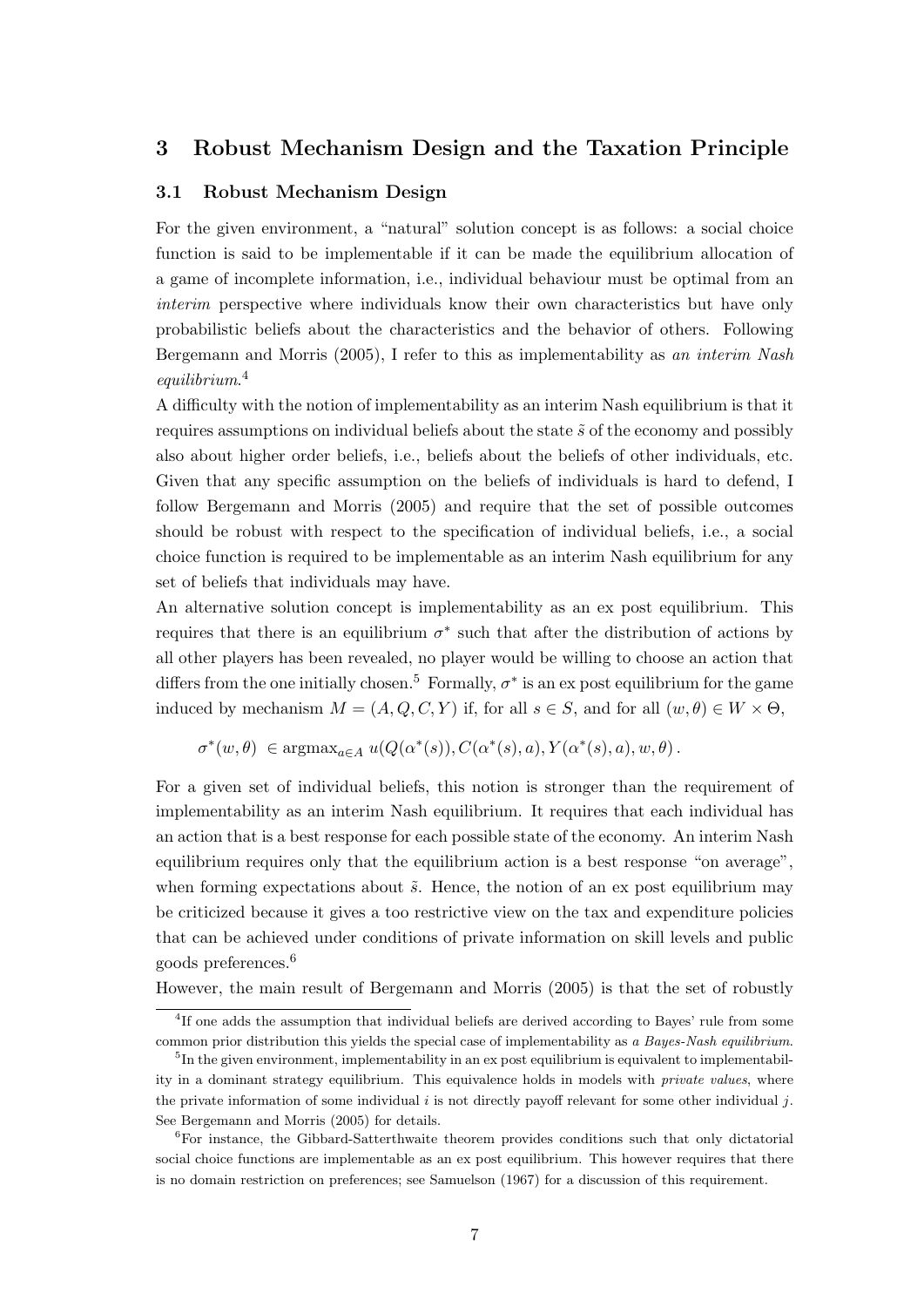implementable social choice functions and the set of ex post implementable social choice functions coincide, i.e., if we allow for mechanisms that exploit the belief structure of individuals, but at the same time insist that implementation is possible whatever those beliefs are, then we can not enlarge the set of implementable social choice functions relative to those that are implementable as an ex post equilibrium.

A formal derivation of this result for the large economy model in this paper is relegated to the Appendix because it requires a substantial investment in notation.<sup>7</sup> The main logic is as follows. If a social choice function is implementable for any set of beliefs, then, in particular, it must be implementable in a "complete information environment" where all individuals "know" (assign probability 1 to) the true state of the economy. This implies that a robustly implementable social choice function is also implementable as an ex post equilibrium. The converse implication holds because implementability as an ex post equilibrium means that a social choice function can be made the outcome of a game in which individuals have an action that is a best response in each possible state s. Trivially, this implies that this action is also a best response if the same game form is used to implement the social choice function, but individuals have incomplete information and take expectations about  $\tilde{s}$ .

### 3.2 Incentive Compatible Social Choice Functions

Given the equivalence between robustly implementable social choice functions and those that are implementable as an ex post equilibrium, I will in the following focus on the latter. Proposition 1 and Corollary 1 below clarify how the requirement of implementability as an ex post equilibrium restricts the set of social choice functions.

**Proposition 1** Suppose that a mechanism  $M = (A, Q, C, Y)$  implements the social choice function  $(q, c, y)$  in an ex post equilibrium. Then, a mechanism  $M' =$  $(A', Q', C', Y')$  with  $A' = W \times \Theta$  which is such that, for all s,

 $Q'(s) = q(s)$ 

and

$$
C'(s, w, \theta) = c(s, w, \theta) \text{ and } Y'(s, w, \theta) = y(s, w, \theta) ,
$$

for all  $(w, \theta)$ , has an ex post equilibrium  $\sigma'$ , where  $\sigma'(\theta, w) = (\theta, w)$ , for all  $(\theta, w)$ .

Proposition 1 is a Revelation Principle for a large economies: if there exists some anonymous game with the property that the equilibrium allocation coincides with the social choice function, then there is also a direct mechanism, i.e., a mechanism such that the action set A is equal to the set of types  $W \times \Theta$ , that reaches the social choice

<sup>7</sup> In particular, one has to enrich the definition of a type in such a way that this includes not only the individual's skill level and taste parameter but also the individual's beliefs about the types of other individuals.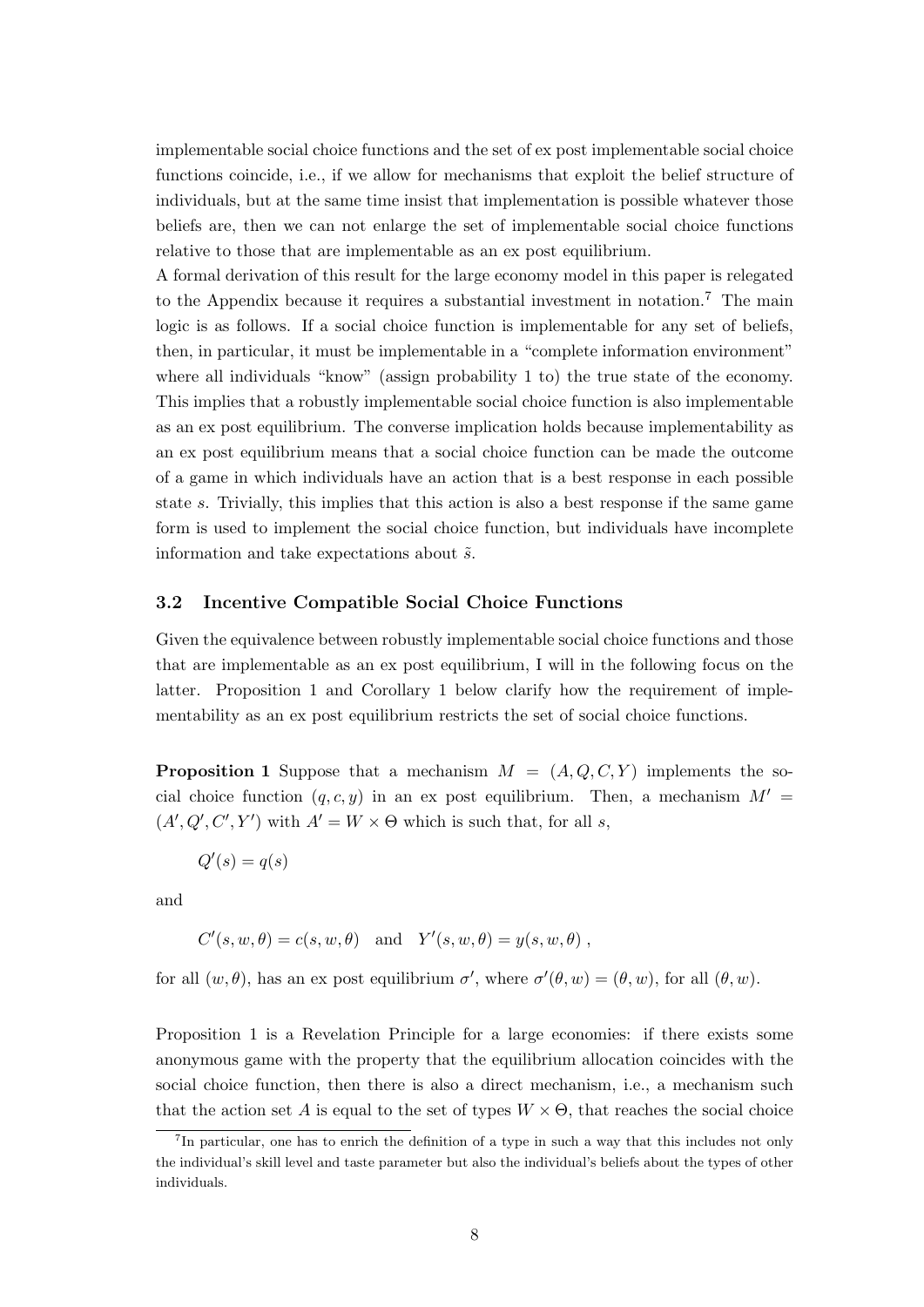function in an equilibrium where all individuals follow a strategy of truth-telling.<sup>8</sup> A more concise way of stating this observation is given in the following Corollary.

**Corollary 1** A social choice function  $(q, c, y)$  is implementable in an ex post equilibrium if and only if it satisfies the following incentive compatibility constraints: For all s, for all  $(\theta, w)$ , and for all  $(\hat{\theta}, \hat{w})$ ,

$$
u(q(s), c(s, w, \theta), y(s, w, \theta), w, \theta) \ge u(q(s), c(s, \hat{w}, \hat{\theta}), y(s, \hat{w}, \hat{\theta}), w, \theta).
$$
(5)

The incentive compatibility constraints are interpreted as follows: Individuals choose their announcements to the mechanism designer ex interim, i.e., after having learned their own characteristics but without knowing s. Now consider an ex post perspective, where the state s of the economy has been revealed to individuals, and suppose that after s has become known, individuals were given the opportunity to revise their announcement to the mechanism. If the inequalities in (5) hold, then, whatever the value of s, no individual would benefit from choosing an announcement that differs from truth-telling.

The large economy specification implies that an individual has no impact on the distribution of actions in the revelation game and hence on public good provision:  $q(s)$ appears both on the left hand side and on the right hand side of (5). Individuals thus act as "price-takers," in the sense of taking the state of the economy s that is perceived by the mechanism designer and hence the amount of the public good as given. This is a crucial difference to the literature on public goods in "small" economies where each individual can influence how much of a public good is provided.

The following Proposition establishes that if preferences are additively separable then incentive compatibility requires, in addition, that individuals who have the same skill level but differ in their public goods preferences are treated equally in terms of the consumption that they receive and the output they have to provide.

**Proposition 2** Let  $u(q, c, y, w, \theta) = v(q, \theta) + V(c, y, w)$ . The social choice function  $(q, c, y)$  is ex post individually incentive compatible if and only if the following two properties are satisfied:

i) Individuals who differ only in their public goods preferences but have identical skills are treated equally; i.e., for all s, for all w and for every pair  $\theta$  and  $\theta'$ ,

$$
V(c(s, w, \theta), y(s, w, \theta), w) = V(c(s, w, \theta'), y(s, w, \theta'), w).
$$
 (6)

<sup>&</sup>lt;sup>8</sup>There is a degree of freedom for the construction of the mechanism  $M'$ . It is required only that individuals prefer truth-telling in response to truth-telling of all other individuals. Hence, it can be left open what outcomes M' specifies in situations where the distribution of actions  $\alpha'$  is such that there is no state  $s \in S$  with  $\alpha' = s$ .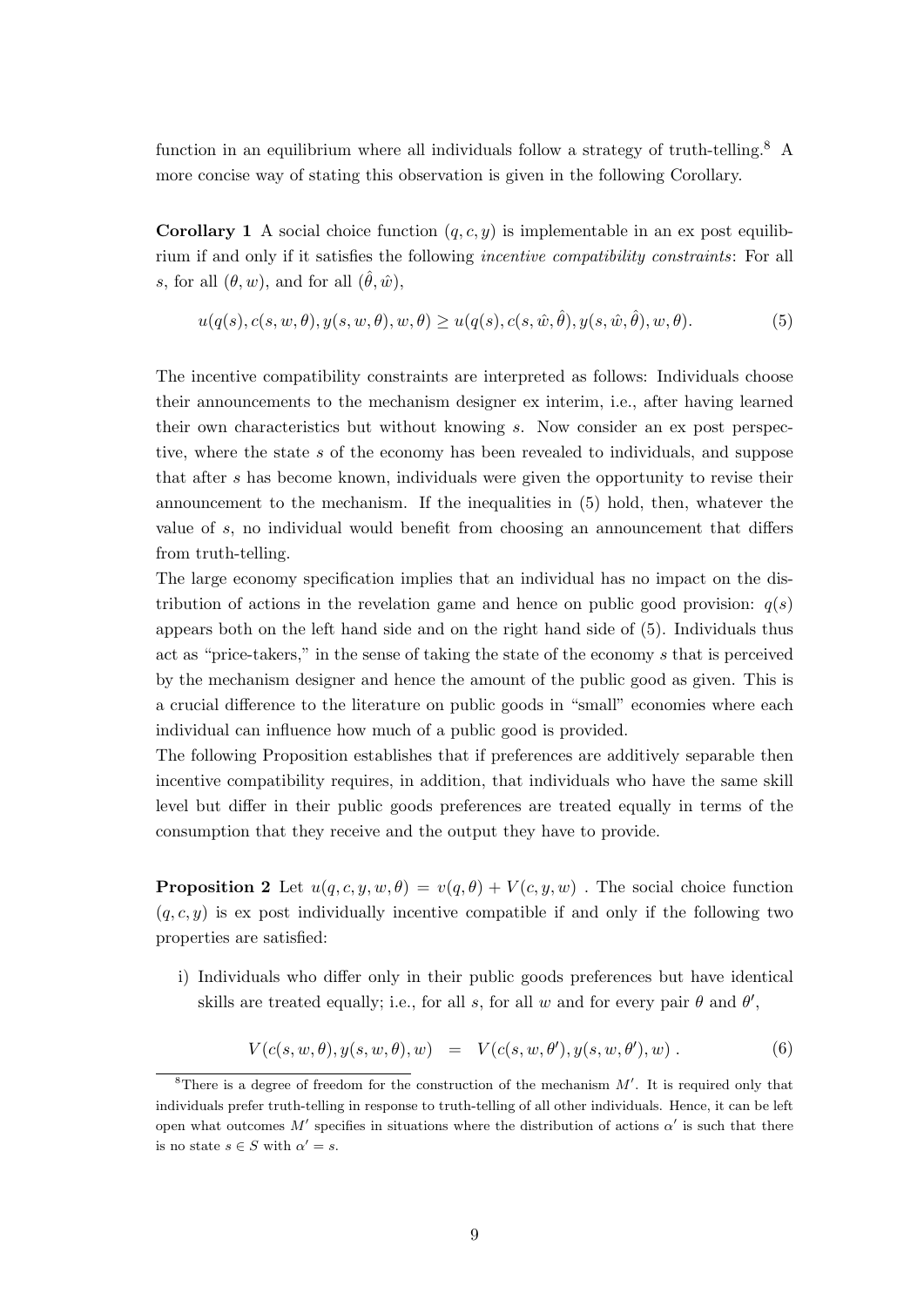ii) For any given taste parameter, an individual with skill level  $w$ , prefers the bundle  $(c(s, \theta, w), y(s, \theta, w))$  over the bundle  $(c(s, \theta, w'), y(s, \theta, w'))$ ; i.e., for all s, for all  $\theta$  and for every pair w and w',

$$
V(c(s, w, \theta), y(s, w, \theta), w) \geq V(c(s, w', \theta), y(s, w', \theta), w) . \tag{7}
$$

In the theory of optimal income taxation, the inequalities in  $(7)$  are known as selfselection constraints.<sup>9</sup> They ensure that, for given  $\theta$ , each skill type chooses the "right" c – y pair from the menu  $\{(c(s, w, \theta), y(s, w, \theta))\}_{w \in W}$ 

The equalities in (6) imply that taste parameters can not be used as a screening device. Individuals who differ only with respect to their preferences for the public good get the same private goods consumption and the same output requirement.<sup>10</sup> Hence, the tax system cannot discriminate individuals according to their willingness to pay for public goods. The reason is that each individual takes the decision on public good provision as given and that an individuals' marginal rate of substitution between consumption and leisure is not affected by the public good.

The crucial idea in the mechanism design literature on public goods provision in the tradition of Clarke  $(1971)$ , Groves  $(1973)$ , or d'Aspremont and Gérard-Varet  $(1979)$  is that payments are calibrated in such a way that individuals reveal their preferences. Proposition 2 and Corollary 1 show that this idea becomes inapplicable. In a large economy, individuals can not affect how much of the public good is provided. Moreover, with separable preferences, differences in public goods preferences can not be used as a screening device. Taken together, these two facts imply that the tax system can only exploit differences in productive abilities.

### 3.3 The extended Taxation Principle

I now turn to the main result of the paper. The following Proposition, which I refer to as the extended Taxation Principle, relates the social choice functions that can be reached via some arbitrary allocation mechanism to those that can be decentralized by means of a suitably chosen income tax system.

**Proposition 3** A social choice function  $(q, c, y)$  satisfies the resource constraint (4) and is incentive compatible if and only if there exists a function  $\tau : (s, y) \mapsto \tau(s, y)$ satisfying the following properties, for every  $s \in S$ :

i) Consumption equals after tax income: for every  $(w, \theta)$ ,

 $c(s, w, \theta) = y(s, w, \theta) - \tau(s, y(s, w, \theta)).$ 

 $^{9}$ See, for instance, Stiglitz (1982) or Boadway and Keen (1993).

<sup>10</sup>The proposition only says that utility levels are the same. For an efficient allocation, the joint utility level of individuals with  $\theta$  and  $\theta'$  is generated with minimal resources, so that also  $(c(s, w, \theta), y(s, w, \theta)) = (c(s, w, \theta'), y(s, w, \theta')).$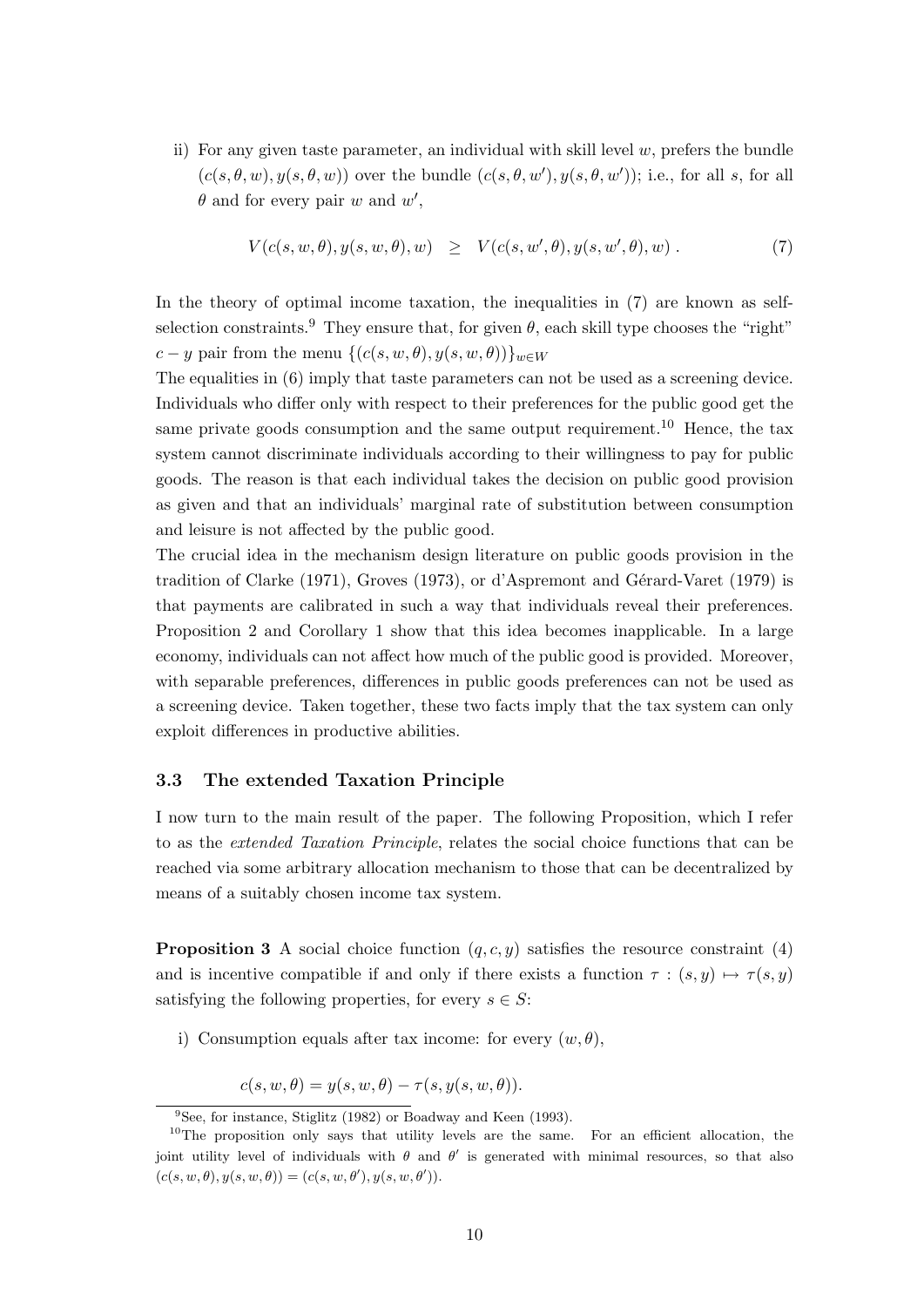ii) Individuals maximize utility subject to the given income tax schedule, i.e. for every  $(w, \theta)$ ,

 $y(s, w, \theta) \in \text{argmax}_{y} \quad u(q(s), y - \tau(s, y), y, w, \theta).$  (8)

iii) Tax revenues are sufficient to cover the cost of public good provision,

$$
\sum_{k=1}^n f_k \sum_{l=1}^m \tau(y(s, w_k, \theta_l)) s_{kl} \geq r(q(s)) .
$$

Proposition 3 gives the implications of implementability as an ex post equilibrium for the analysis of tax systems. The postulate that individual behavior in a revelation game is a best response, for each possible state  $s$ , translates into the requirement that an individual's choice of pre-tax income  $y$  is utility maximizing given a tax system  $\tau(s, \cdot)$  that depends on the state of economy. Put differently, individuals are assumed to choose  $y$  as if they knew the state s and therefore the income tax system that relates after-tax income to pre-tax income in state s.

In particular, this implies that the uncertainty about the state  $\tilde{s}$  and hence about public expenditures and the shape of the tax system do not affect individual behavior. For instance, risk attitudes do not affect the set of admissible tax systems because individuals are assumed to behave as if they knew the realization of  $\tilde{s}$ .

As a consequence, existing models of optimal income taxation with a commonly known state of the economy and the present model have the same constraints on the set of admissible policies, and lead to the same characterization of optimal tax systems and provision rules for the public good. The large economy specification implies that no individual can affect the state of the economy as perceived by the policy maker, i.e., individuals take  $s$  as given when undertaking their choices. As a consequence, there is no constraint such that the tax system and the expenditure policy chosen for some state s would restrict the set of admissible tax systems and expenditure policies for some other state  $s'$ . Hence, even if the distribution of public goods preferences  $\tilde{s}$  is a random quantity, an optimal social choice function requires that, for each possible realization  $s \in S$ , welfare is maximized subject to the feasibility constraint and the constraint that individual labor supply is utility maximizing given the tax system.

However, the models differ in the following sense: In the standard model without aggregate uncertainty, the mechanism that implements the social choice function can be such that individuals are confronted with a tax system and the choice of labor supply is the only action that they take. In the extended model by contrast, prior to the operation of the tax system the state of the economy has to be determined. This requires an initial phase of information aggregation that enables the mechanism designer to determine s. However, this need to learn s does not generate an incentive problem. Imposing that individual behavior is utility maximizing under the finally chosen tax system is both necessary and sufficient for incentive compatibility.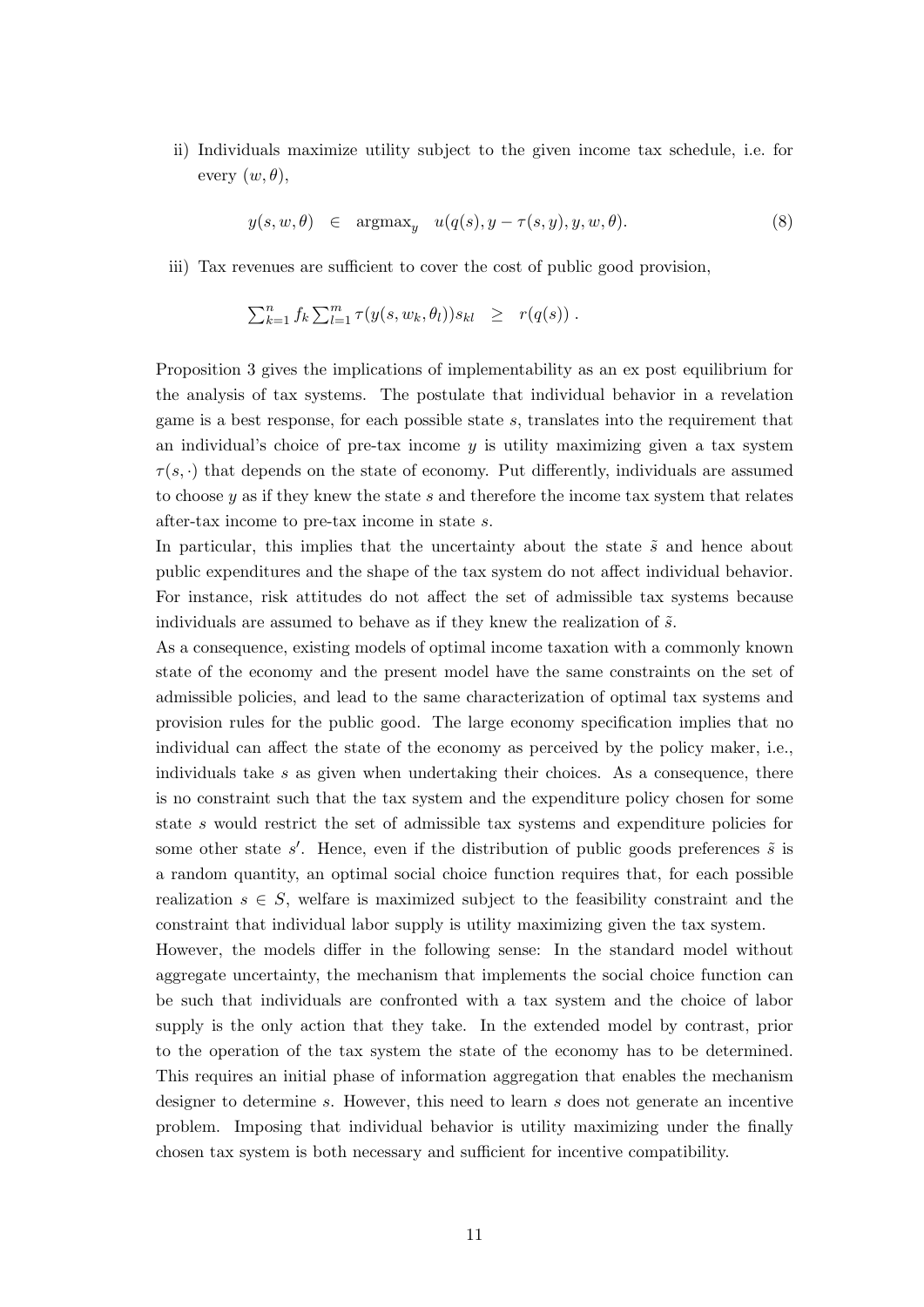## 4 Discussion

The previous analysis has been based on a large economy model in which no single individual has a noticeable impact on the policy maker's perception of the state of his economy and hence on the policy that is implemented. Hence, there is no reason for individuals to communicate their public goods preferences in a strategic manner and incentive compatibility conditions refer only to the labor supply decisions of individuals.

However, individuals may also be willing to lie about their public goods preferences. Recall from Proposition 2 that, with additively separable preferences, individuals who have the same skills and differ only in their public goods preference are treated equally. This implies that, with a direct mechanism, individuals are willig to announce any taste parameter. Consequently, if s is the true distribution of public goods preferences, then every profile of taste announcements  $\hat{s}$  is consistent with individual actions being a best response from an ex post perspective.<sup>11</sup>

This raises the question whether incentive compatibility is really a sufficient condition for the implementability of a social choice function. There are some recent papers in public economics that use a mechanism design approach and address this question. Below, I briefly discuss the different approaches and argue that they do not upset the main result of this paper, i.e., the standard deterministic model of optimal income taxation is robust in the sense that incomplete information per se does not imply that the characterization of optimal tax and expenditure policies needs to be revised.

Bassetto and Phelan (2008) and Kocherlakota and Phelan (2007) study problems of optimal taxation in a large economy with aggregate uncertainty. They are concerned with the problem that a direct revelation game may give rise to multiple equilibria.<sup>12</sup> They take an agnostic approach and assume that the policy maker has no device for making an equilibrium selection. As a consequence they propose to evaluate social choice functions using a maximin objective function so that the worst possible outcome should be made as attractive as possible.

Bierbrauer and Hellwig (2008) study public goods provision in a large economy with aggregate uncertainty and Bierbrauer (2007) studies optimal income taxation and public goods provision in such a model. These papers argue that imposing only incentive compatibility may give rise to implausible results. For instance, individuals may better off if a public good is not provided, but are still assumed to communicate their preferences in such a way that (infinitesimally) they increase the probability of provision. However, since it is also a best response to communicate preferences such that public good provision becomes less likely the assumption of truth-telling is problematic. To

<sup>&</sup>lt;sup>11</sup>We may assume that individuals will reveal their skills truthfully in any state s because of the self-selection constraints. Hence, multiplicity is an issue only with respect to the announced profile of public goods preferences.

<sup>&</sup>lt;sup>12</sup>The general question whether it is possible to implement a social choice function as a unique equilibrium of some, possibly non-direct, mechanism has been studied before in the mechanism design literature; see Jackson (2001) or Moore (1992) for an overview.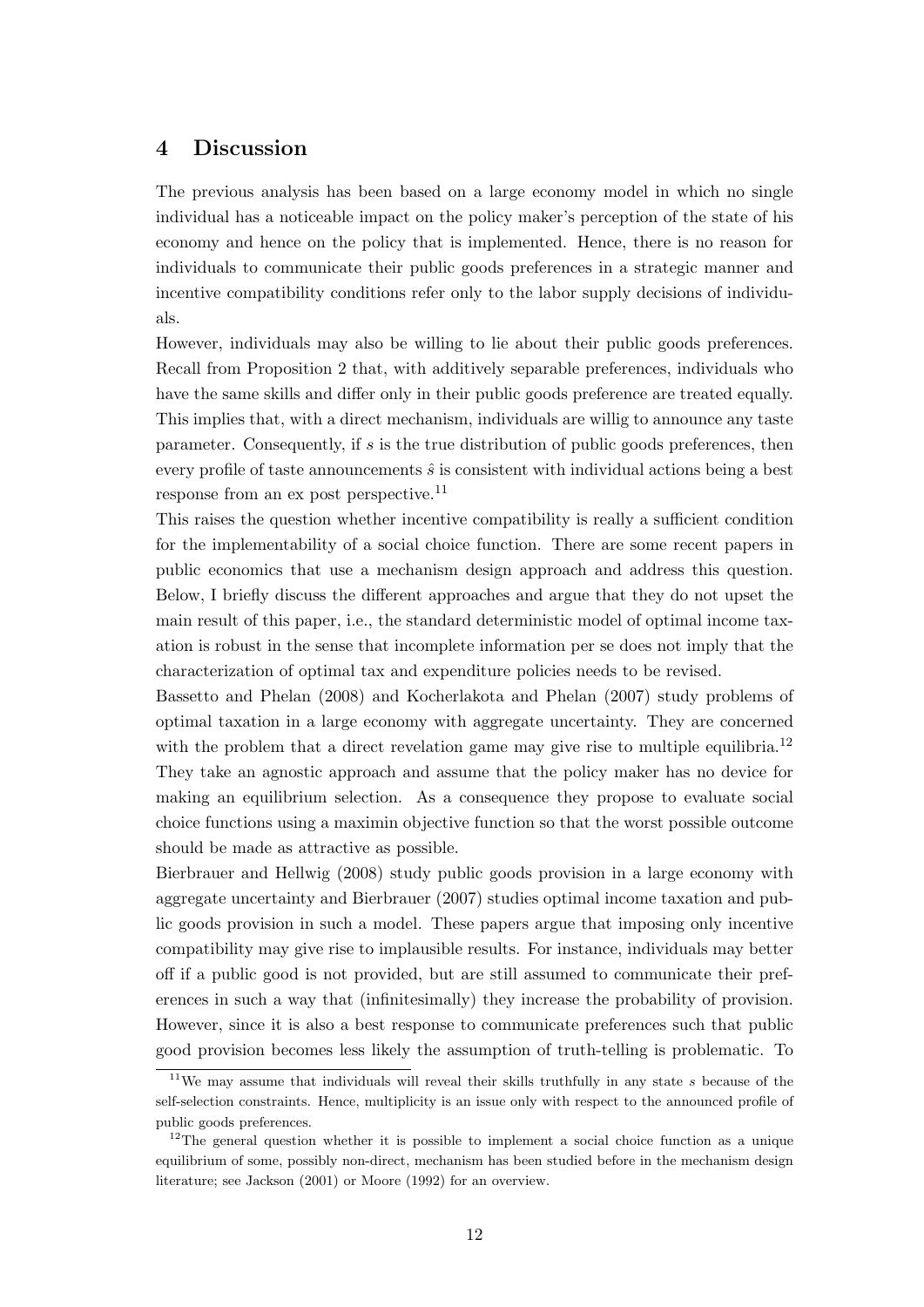avoid this kind of situation, Bierbrauer and Hellwig (2008) and Bierbrauer (2007) allow subcoalitions of individuals to coordinate on an equilibrium that is beneficial for them but has detrimental consequences from a welfare perspective, and develop a notion of implementation as a coalition-proof equilibrium.

However, mechanisms based on sampling provide a straightforward solution to these problems of equilibrium multiplicity on the one hand and multiple best responses on the other hand. Such a mechanism can implement a social choice function in a unique ex post equilibrium in which individuals have a unique best response.<sup>13</sup> The idea is first to draw a random sample of individuals for the purpose of preference elicitation. Based on this information, the decision on tax and expenditure policies is taken, and the individuals who have not been in the sample choose their labor supply subject to the given tax system.

This brief discussion can be summarized as follows: the papers mentioned above emphasize that individuals can coordinate their reactions to public policy in a way that restricts the set of admissible social choice functions. Empirically, this is a very plausible restriction and it is certainly interesting to study the implications of this approach. However, the literature based on sampling mechanisms shows that equilibrium multiplicity is not an inevitable implication of an environment with aggregate uncertainty. This implies that one can determine the optimal tax and expenditure policy as in a standard public economics model with no aggregate uncertainty.

# 5 Concluding Remarks

The theory of optimal income taxation studies welfare maximizing tax policies for an environment where the distribution of abilities is known but individual abilities are unobservable. The theory of public goods under asymmetric information studies optimal allocations for an environment where the distribution of preferences is unknown.<sup>14</sup> This paper has analyzed a large economy model that combines a known distribution of abilities with an unknown distribution of public goods preferences.

It has been found that an unknown distribution of public goods preferences is not a binding constraint. In a large economy, no individual can affect spending decisions that are based on an aggregate such as the cross-section distribution of preferences. Consequently, individuals have no incentive to hide their true public goods preference. In a system with millions of individuals the idea that any one individual may be pivotal for expenditure decisions and that this should be reflected in the individual's tax payment becomes moot.

However, uncertainty about preferences induces randomness into optimal tax and ex-

 $13$ The idea of a sampling mechanism has been introduced by Green and Laffont (1979). A more recent application is Gary-Bobo and Jaaidane (2000). Details on how to apply this idea to a model with both skill and taste heterogeneity can be found in Bierbrauer and Sahm (2008).

<sup>&</sup>lt;sup>14</sup>The typical model has utility functions that are linear in money so that utility is perfectly transferrable. As a consequence, knowing the cross-section distribution is sufficient for an optimal decision on public good provision, even if individual preferences are unknown.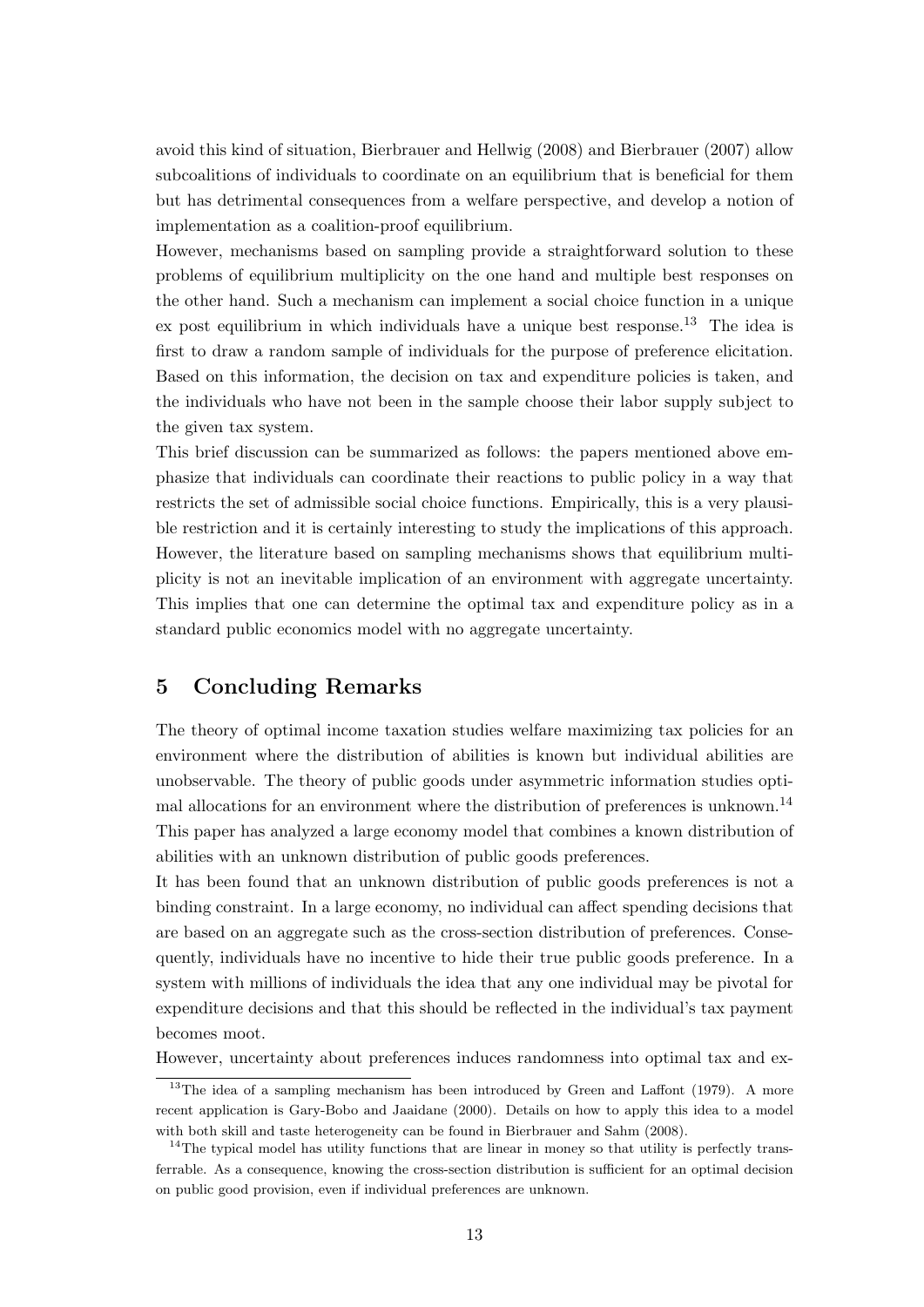penditure policies. We introduced the requirement that a policy mechanism must not be based on assumptions about the individuals' perception of this randomness. This notion of robustness was then shown to imply that policy mechanisms have to be designed as if individuals knew the true distribution of preferences. The analysis hence provides a foundation for a widely used assumption in public finance, namely that individuals optimize their behaviour subject to a given tax system.

## References

- Atkinson, A. and Stern, N. (1974). Pigou, taxation and public goods. Review of Economic Studies, 41:119–128.
- Bassetto, M. and Phelan, C. (2008). Tax riots. Review of Economic Studies, 75:649–669.
- Bergemann, D. and Morris, S. (2005). Robust mechanism design. Econometrica, 73:1771–1813.
- Bierbrauer, F. (2007). Optimal income taxation and public good provision with endogenous interest groups. Mimeo, Max Planck Institute for Research on Collective Goods, Bonn.
- Bierbrauer, F. and Hellwig, M. (2008). Public good provision in a large economy. Work in progress.
- Bierbrauer, F. and Sahm, M. (2008). Optimal democratic mechanisms for income taxation and public good provision. Working Paper, Max Planck Institute for Research on Collective Goods, Bonn.
- Boadway, R. and Keen, M. (1993). Public goods, self-selection and optimal income taxation. International Economic Review, 34:463–478.
- Clarke, E. (1971). Multipart pricing of public goods. Public Choice, 11:17–33.
- d'Aspremont, C. and Gérard-Varet, L. (1979). Incentives and incomplete information. Journal of Public Economics, 11:25–45.
- Gahvari, F. (2006). On the marginal costs of public funds and the optimal provision of public goods. Journal of Public Economics, 90:1251–1262.
- Gary-Bobo, R. and Jaaidane, V. (2000). Polling mechanisms and the demand revelation problem. Journal of Public Economics, 76:203–238.
- Gaube, T. (2000). When do distortionary taxes reduce the optimal supply of public goods. Journal of Public Economics, 76:151–180.
- Green, J. and Laffont, J. (1979). Incentives in Public Decision-Making. North-Holland Publishing Company.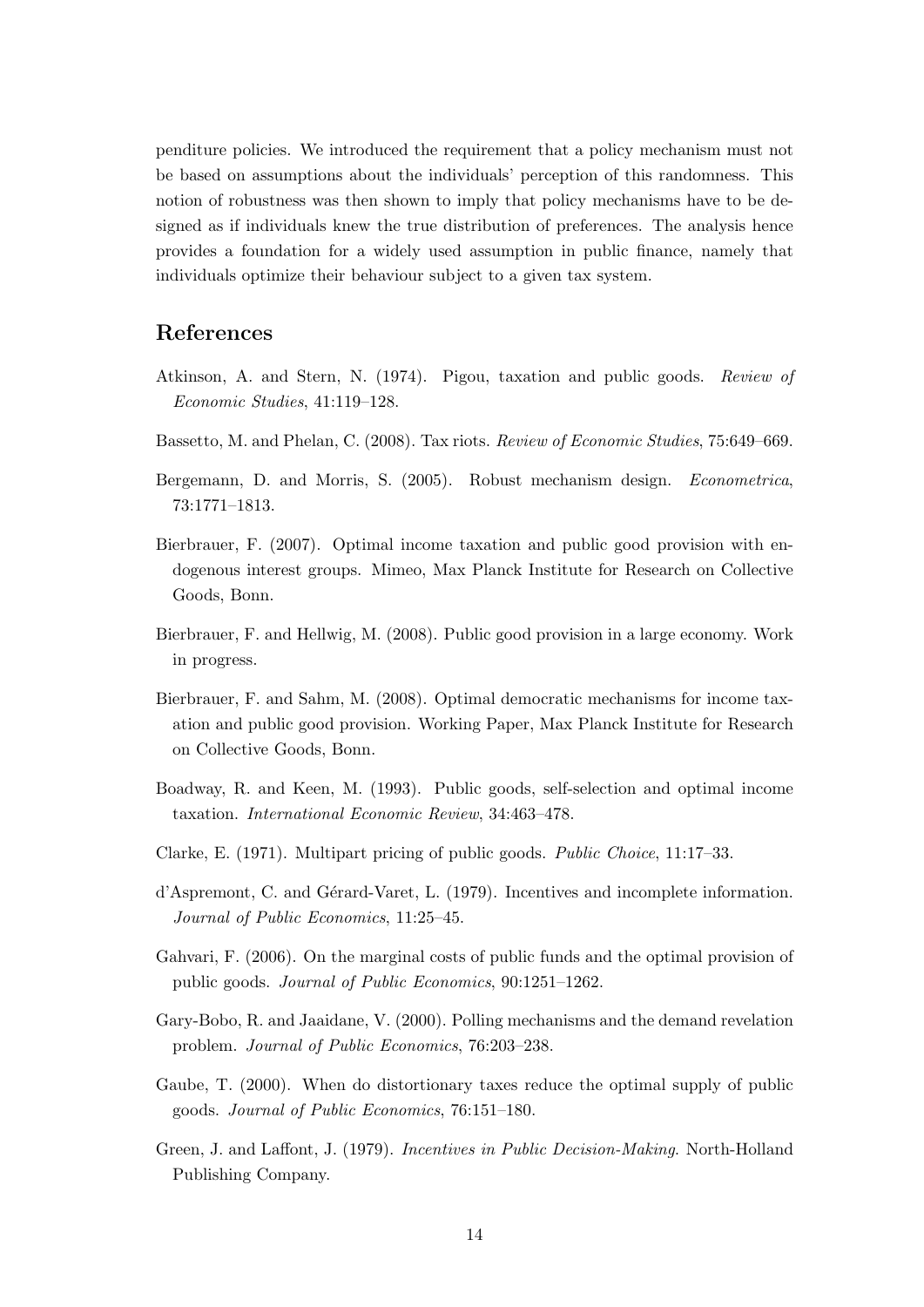Groves, T. (1973). Incentives in teams. Econometrica, 41:617–663.

- Guesnerie, R. (1995). A Contribution to the Pure Theory of Taxation. Cambridge University Press.
- Hammond, P. (1979). Straightforward individual incentive compatibility in large economies. Review of Economic Studies, 46:263–282.
- Hellwig, M. (2003). Public-good provision with many participants. Review of Economic Studies, 70:589–614.
- Hellwig, M. (2004). Optimal income taxation, public goods provision and public-sector pricing: A contribution to the foundations of public economics. Preprint 2004/14, Max Planck Institute for Research on Collective Goods, Bonn.
- Jackson, M. (2001). A crash course in implementation theory. Social Choice and Welfare, 18:655–708.
- Kalai, E. (2004). Large robust games. Econometrica, 72:1631–1665.
- Kaplow, L. (2006). Public goods and the distribution of income. European Economic Review, 50:1627–1660.
- Kocherlakota, N. and Phelan, C. (2007). On the robustness of laissez-faire. Working Paper.
- Mailath, G. and Postlewaite, A. (1990). Asymmetric bargaining procedures with many agents. Review of Economic Studies, 57:351–367.
- Mirrlees, J. (1971). An exploration in the theory of optimum income taxation. Review of Economic Studies, 38:175–208.
- Moore, J. (1992). Implementation, contracts, and renegotiation in environments with complete information. In Laffont, J.-J., editor, Advances in Economic Theory: Sixth World Congress, vol. I. Cambridge, UK, Cambridge University Press.
- Nava, M., Schroyen, F., and Marchand, M. (1996). Optimal fiscal and public expenditure policy in a two-class economy. Journal of Public Economics, 61:119–137.
- Neeman, Z. (2004). The relevance of private information in mechanism design. Journal of Economic Theory, 117:55–77.
- Samuelson, P. (1967). Arrow's mathematical politics. In Hook, S., editor, Human Values and Economic Policy. New York University Press.
- Sandmo, A. (1998). Redistribution and the marginal cost of public funds. Journal of Public Economics, 70:365–382.
- Stiglitz, J. (1982). Self-selection and pareto-efficient taxation. Journal of Public Economics, 17:213–240.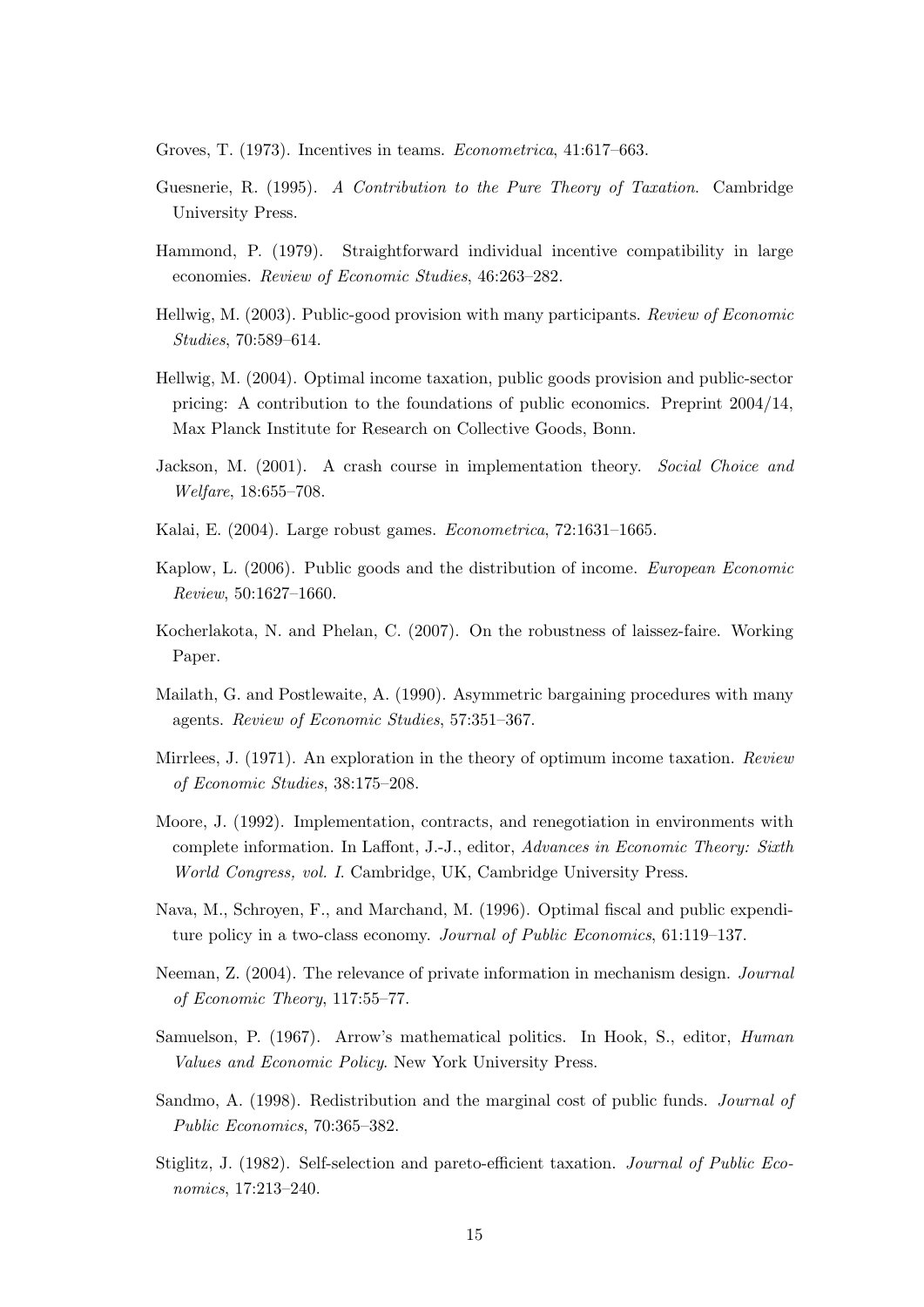Wilson, J. (1991). Optimal public good provision with limited lump sum taxation. American Economic Review, 81:153–166.

# A Appendix

## A.1 Characterization of robustly implementable social choice functions

An individual is from now on characterized by a preference parameter, a productivity level, beliefs about the the distribution of these characteristics in the economy and beliefs about the beliefs of other individuals. These data are summarized in an extended type space  $\mathcal{T} := [T, \gamma, \pi]$ , where T is the set of extended types,  $\gamma : t \mapsto \gamma(t) =$  $(w(t), \theta(t))$ , is a mapping that specifies the skill level and the taste parameter for an individual with extended type t. For brevity, I refer to the the pair  $\gamma(t) := (w(t), \theta(t))$ as the payoff type of type t and denote the set of possible payoff types by  $\Gamma := W \times \Theta$ .  $\pi : t \mapsto \pi(t)$  specifies the beliefs of an an individual of type t with respect to the cross-section distribution of extended types; i.e.,  $\pi(t)[X]$  is the probability that this individual assigns to the event "the cross-section distribution of extended types,  $\phi$ , belongs to a set  $X$  of probability distributions on  $T$ ".

An extended type space introduces an additional source of heterogeneity among individuals, namely their beliefs about the state s of the economy, but also their higher order beliefs, i.e., their beliefs about the beliefs of other individuals, and so on. Given this enriched description of individuals, I now allow for more sophisticated mechanisms which may depend on the beliefs of individuals.<sup>15</sup>

A strategy  $\hat{\sigma}$  in the game that is induced by some mechanism  $M = (A, Q, C, Y)$  is now viewed as a function that specifies for each extended type t an action  $\hat{\sigma}(t) \in A$ .  $\hat{\sigma}$  is an interim Nash equilibrium for the game induced by  $M$  on a given type space  $\mathcal{T}$ , if for every t and every a,

$$
\hat{\sigma}(t) \in \operatorname{argmax}_{a \in A} \int_{\Delta_T} U(Q(\rho_{\hat{\sigma}}(\phi)), C(\rho_{\hat{\sigma}}(\phi), a), Y(\rho_{\hat{\sigma}}(\phi), a), \gamma(t)) d\pi(t), \qquad (9)
$$

where  $\Delta_T$  denotes the set of probability distributions on T, and  $\rho_{\hat{\sigma}}(\phi)$  is the distribution of actions that is induced by  $\hat{\sigma}$  if the distribution of extended types is  $\phi \in \Delta_T$ .

Every type space  $\mathcal T$  is associated with a cross-section distribution of public goods preferences,  $s_{\mathcal{T}}$  and a cross-section distribution of extended types  $\phi_{\mathcal{T}}$ . A social choice function  $(q, c, y)$  is said to be implementable as an interim Nash equilibrium on a given type space T if there is a mechanism  $M = (A, Q, C, Y)$  with an interim Nash equilibrium  $\hat{\sigma}$  that satisfies

$$
Q(\rho_{\hat{\sigma}}(\phi_{\mathcal{T}})) = q(s_{\mathcal{T}})
$$

<sup>&</sup>lt;sup>15</sup>Note that, by definition, a social choice function does not depend on the beliefs of individuals. As in Bergemann and Morris (2005), there must the same economic outcome in two situations where individuals have the same utility functions but differ in their beliefs.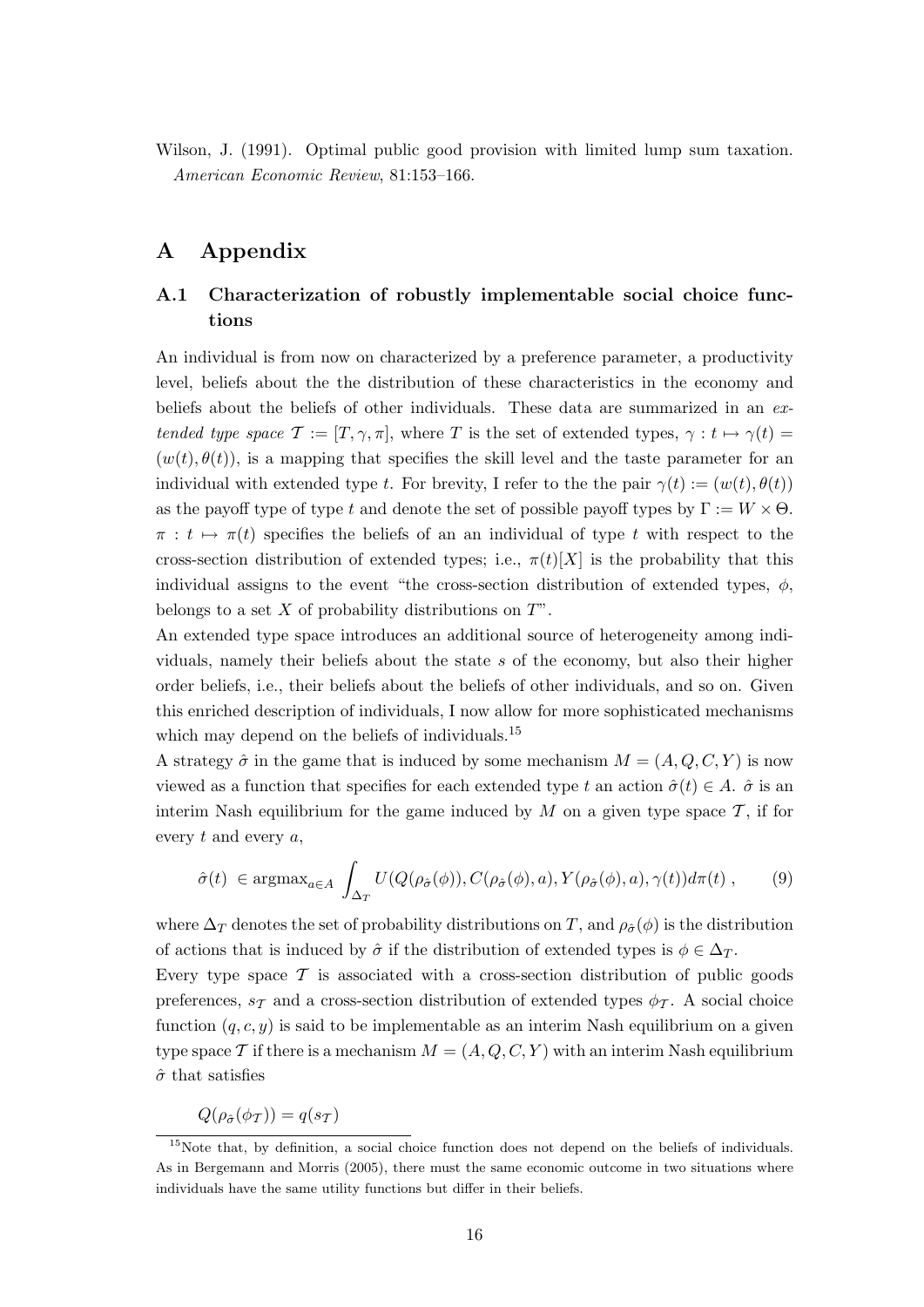and

$$
C(\rho_{\hat{\sigma}}(\phi_{\mathcal{T}}), \hat{\sigma}(t)) = C(s_{\mathcal{T}}, w(t), \theta(t)) \text{ and } Y(\rho_{\hat{\sigma}}(\phi_{\mathcal{T}}), \hat{\sigma}(t)) = y(s_{\mathcal{T}}, w(t), \theta(t)),
$$

for every  $t$ .

Proposition 4 A social choice function is implementable as an interim Nash equilibrium on every type space if and only if it is incentive compatible.

Proof Along similar lines as for Proposition 1 one can show that a social choice function  $(q, c, y)$  is implementable as an interim Nash equilibrium by some mechanism M on a given type space  $\mathcal T$  if and only if it is truthfully implementable, i.e., if and only if their exists a direct mechanism M' with an action set  $A' = T$  and outcome functions  $Q': \phi \mapsto Q'(\phi), C': (\phi, t) \mapsto C'(\phi, t),$  and  $Y': (\phi, t) \mapsto Y'(\phi, t)$  such that

i) Truth-telling is an interim Nash equilibrium; i.e., for all  $t$ 

$$
t \in \operatorname{argmax}_{t' \in T} \int_{\Delta_T} u(Q'(\phi), C'(\phi, t'), Y'(\phi, t'), \gamma(t)) d\pi(t).
$$
 (10)

ii) The equilibrium allocation is equal to the social choice function,

$$
Q'(\phi_T) = q(s_T) \tag{11}
$$

and

$$
C'(\phi_T, t) = c(s_T, t)
$$
 and  $Y'(\phi_T, t) = y(s_T, t)$ , (12)

for every  $t$ .

We will show that a social choice function is ex post individually incentive compatible if and only if it is truthfully implementable as an interim Nash equilibrium on every extended type space  $\mathcal{T}$ .

" $\Longleftarrow$ ": Given an incentive compatible social choice function  $(q, c, y)$  and given an extended types space T, construct a direct mechanism  $(T, Q', C', Y')$  such that (11) and  $(12)$  hold. We seek to verify that, for every t,

$$
t \in \operatorname{argmax}_{t' \in T} \int_{\Delta_T} u(Q'(\phi), C'(\phi, t'), Y'(\phi, t'), \gamma(t)) d\pi(t)
$$
  

$$
= \operatorname{argmax}_{t' \in T} \sum_s \hat{\pi}(t)[s] u(q(s), c(s, \gamma(t')), y(s, \gamma(t')), \gamma(t)), \gamma(t)),
$$

where  $\hat{\pi}(t)[s] := \int_{\{\phi \in \Delta_T | \phi^1 = s\}} d\pi(t)$ , and  $\phi^1$  denotes the marginal cross-section distribution of payoff types associated  $\phi$ . Equivalently, for every t,

$$
\gamma(t) \in \operatorname{argmax}_{\gamma' \in \Gamma} \sum_s \hat{\pi}(t)[s] u(q(s), c(s, \gamma'), y(s, \gamma'), \gamma(t)).
$$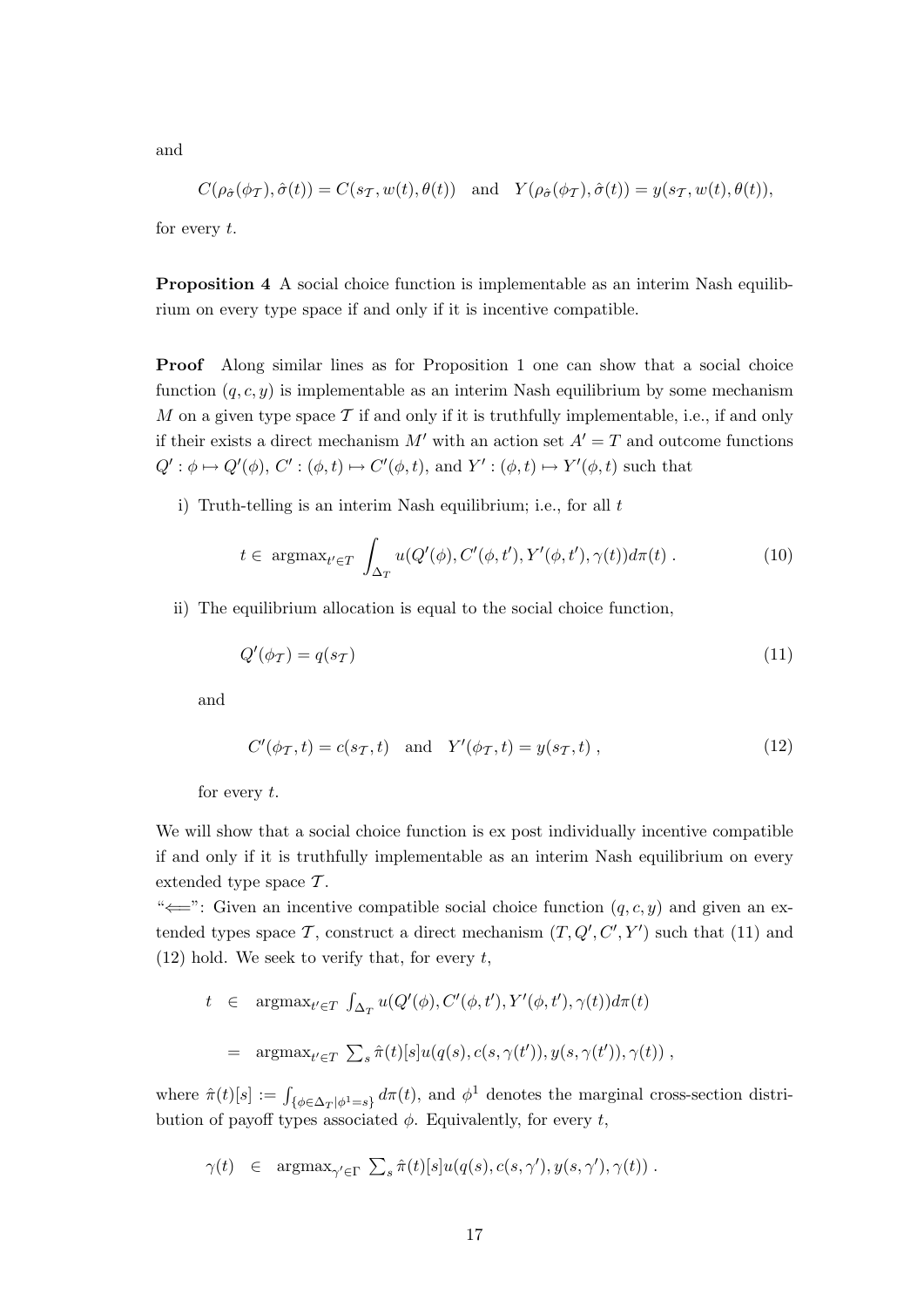This follows from the fact that  $(q, c, y)$  is incentive compatible.

" $\implies$ ": If  $(q, c, y)$  is truthfully implementable as an interim Nash equilibrium on every extended type space, then  $[Q, C, Y]$  is, in particular, truthfully implementable on every complete information type space; i.e., on every type space  $\mathcal T$  which is such that, for all t,  $\hat{\pi}(t)[s] = 1$ , for some given s. If a direct mechanism  $(T, Q', C', Y')$  truthfully implements  $(q, c, y)$  on such a type space then it must be true that (11) and (12) hold for this type space. Using these conditions to substitute for  $Q'$ ,  $C'$ , and  $Y'$ , the equilibrium conditions in  $(10)$  becomes: for all t and all  $t'$ ,

$$
u(q(s),c(s,\gamma(t)),y(s,\gamma(t)),\gamma(t)) \geq u(q(s),c(s,\gamma(t')),y(s,\gamma(t')), \gamma(t)) ;
$$

or, equivalently, for all  $\gamma$  and  $\gamma'$ ,

$$
u(q(s),c(s,\gamma),y(s,\gamma),\gamma) \geq u(q(s),c(s,\gamma'),y(s,\gamma'),\gamma).
$$

Since the choice of  $s'$  was arbitrary, the latter inequality holds for any possible value of s. Hence,  $(q, c, y)$  is expost individually incentive compatible.

#### A.2 Proof of Proposition 1

Suppose the Proposition is false, then there exist s,  $(w, \theta)$  and  $(\hat{w}, \hat{\theta})$  such that

 $u(q(s), c(s, w, \theta), y(s, w, \theta), w, \theta) < u(q(s), c(s, \hat{w}, \hat{\theta}), y(s, \hat{w}, \hat{\theta}), w, \theta).$ 

Since M implements  $(q, c, y)$  this inequality can be equivalently written as

$$
u(Q(\alpha^*(s)), C(\alpha^*(s), \sigma^*(w, \theta)), Y(\alpha^*(s), \sigma^*(w, \theta)), w, \theta)
$$
  

$$
< u(Q(\alpha^*(s)), C(\alpha^*(s), \sigma^*(\hat{w}, \hat{\theta})), Y(\alpha^*(s), \sigma^*(\hat{w}, \hat{\theta})), w, \theta)
$$

This yields a contradiction to the assumption that  $\sigma^*$  is an ex-post equilibrium for the game induced by M.

#### A.3 Proof of Proposition 2

To prove the only if-part note that both the inequalities in (7) and the equalities in (6) are implied by incentive compatibility. To prove the if-part, consider a social choice function such that the inequalities in  $(7)$  and the equalities in  $(6)$  hold, but individual incentive compatibility fails. Then there exist  $(w, \theta)$  and  $(\hat{w}, \hat{\theta})$  and s such that  $V(c(s, \theta, w), y(s, \theta, w), w) < V(c(s, \hat{w}, \hat{\theta}), y(s, \hat{w}, \hat{\theta}), w)$ . Using (6) and (7) one has:

$$
V(c(s, \hat{w}, \hat{\theta}), y(s, \hat{w}, \hat{\theta}), w) = V(c(s, \hat{w}, \hat{\theta}), y(s, \hat{w}, \theta), w)
$$
  

$$
\leq V(c(s, \theta, w), y(s, \theta, w), w).
$$

Hence, a contradiction.